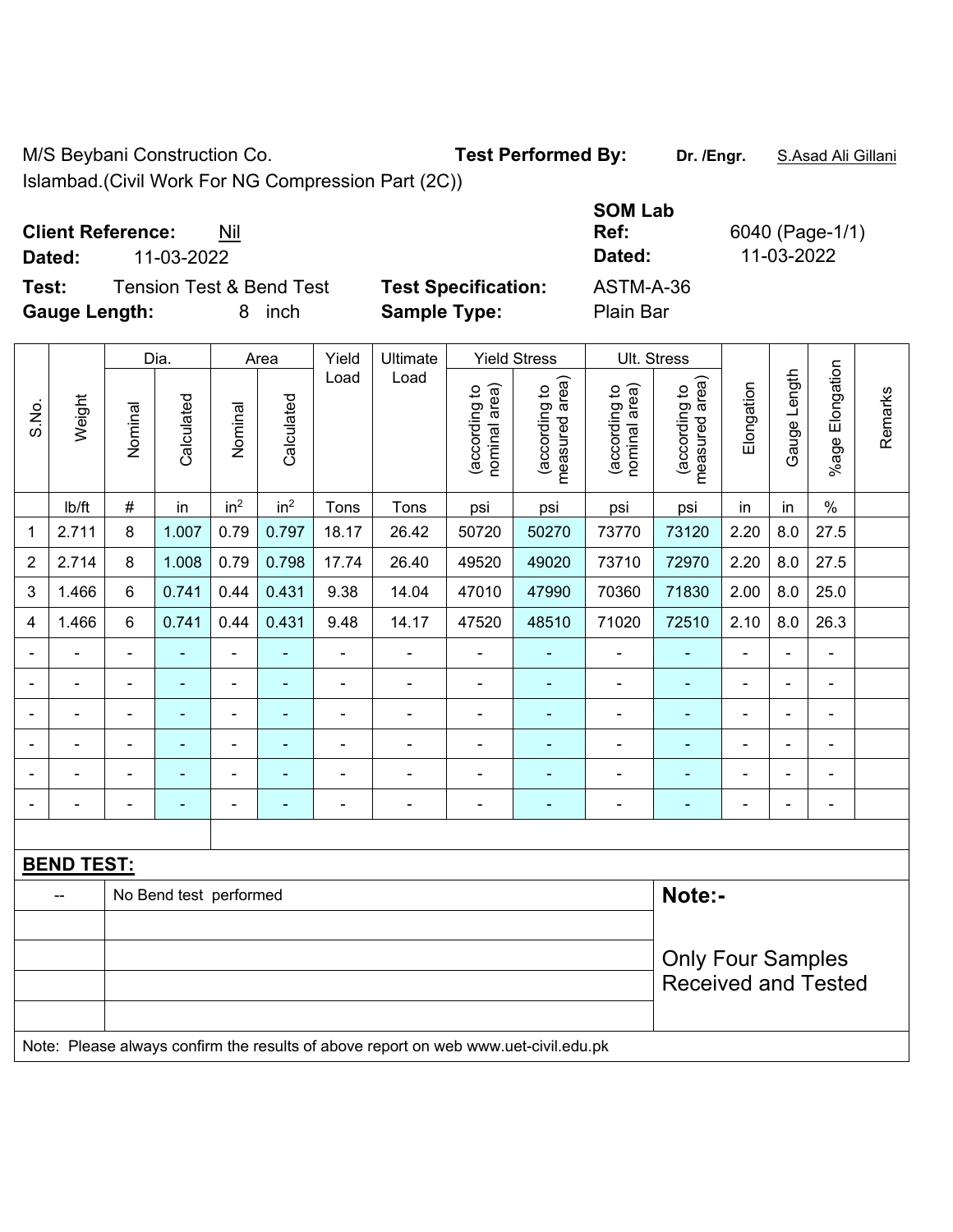Engr. Hassan Munir **Test Performed By:** Dr. /Engr. **Asad Ali Gillani Engr.** Asad Ali Gillani

CM Zameen Aurum,(Construction Of Zameen Aurum at Plot No.15 Block L,Gulberg-III Lahore)

| <b>Client Reference:</b> |            | ZD/ZA/STR026 |
|--------------------------|------------|--------------|
| Dated:                   | 09-03-2022 |              |

**Test:** Tension Test & Bend Test **Test Specification:** ASTM-A-615 **Gauge Length:** 8 inch **Sample Type:** Deformed Bar (Batala Premium)

| <b>SOM Lab</b> |    |
|----------------|----|
| Ref:           | 60 |
| Dated:         |    |

041 (Page-1/1) **Dated:** 09-03-2022 **Dated:** 11-03-2022

|                |                                                                                     |                | Dia.           |                 | Area            | Yield | Ultimate                                                         |                                | <b>Yield Stress</b>             | Ult. Stress                    |                                 |                |                          |                         |         |
|----------------|-------------------------------------------------------------------------------------|----------------|----------------|-----------------|-----------------|-------|------------------------------------------------------------------|--------------------------------|---------------------------------|--------------------------------|---------------------------------|----------------|--------------------------|-------------------------|---------|
| S.No.          | Weight                                                                              | Nominal        | Calculated     | Nominal         | Calculated      | Load  | Load                                                             | nominal area)<br>(according to | (according to<br>measured area) | nominal area)<br>(according to | measured area)<br>(according to | Elongation     | Gauge Length             | Elongation<br>$%$ age I | Remarks |
|                | lb/ft                                                                               | #              | in             | in <sup>2</sup> | in <sup>2</sup> | Tons  | Tons                                                             | psi                            | psi                             | psi                            | psi                             | in             | in                       | $\frac{0}{0}$           |         |
| 1              | 2.637                                                                               | 8              | 0.993          | 0.79            | 0.775           | 23.65 | 34.35                                                            | 66020                          | 67300                           | 95900                          | 97760                           | 1.40           | 8.0                      | 17.5                    |         |
| $\overline{2}$ | 2.630                                                                               | 8              | 0.992          | 0.79            | 0.773           | 23.67 | 34.32                                                            | 66080                          | 67530                           | 95820                          | 97930                           | 1.50           | 8.0                      | 18.8                    |         |
| 3              | 1.485                                                                               | 6              | 0.745          | 0.44            | 0.436           | 14.32 | 19.64                                                            | 71790                          | 72450                           | 98460                          | 99360                           | 1.00           | 8.0                      | 12.5                    |         |
| 4              | 1.483                                                                               | 6              | 0.745          | 0.44            | 0.436           | 14.90 | 19.98                                                            | 74700                          | 75390                           | 100150                         | 101070                          | 1.00           | 8.0                      | 12.5                    |         |
| 5              | 0.661                                                                               | 4              | 0.497          | 0.20            | 0.194           | 6.24  | 8.79                                                             | 68800                          | 70920                           | 96900                          | 99890                           | 1.00           | 8.0                      | 12.5                    |         |
| 6              | 0.668                                                                               | 4              | 0.500          | 0.20            | 0.196           | 6.75  | 8.89                                                             | 74420                          | 75940                           | 98020                          | 100020                          | 1.10           | 8.0                      | 13.8                    |         |
|                | ÷,                                                                                  | ä,             | $\blacksquare$ | $\overline{a}$  |                 | ÷     | $\blacksquare$                                                   | L,                             | $\overline{\phantom{a}}$        | -                              | $\blacksquare$                  | $\blacksquare$ | ÷,                       | ÷,                      |         |
|                | ÷                                                                                   | $\blacksquare$ | $\blacksquare$ | ÷,              |                 | ÷     | $\blacksquare$                                                   | L,                             | $\blacksquare$                  | ä,                             | ÷,                              | $\blacksquare$ | $\blacksquare$           | $\blacksquare$          |         |
|                |                                                                                     |                | $\blacksquare$ | $\blacksquare$  |                 |       | ÷                                                                |                                | $\blacksquare$                  | ä,                             | ۰                               |                |                          | $\blacksquare$          |         |
|                |                                                                                     |                |                | ۰               |                 |       | $\blacksquare$                                                   |                                |                                 |                                | $\overline{\phantom{0}}$        |                | $\overline{\phantom{0}}$ | $\blacksquare$          |         |
|                |                                                                                     |                |                |                 |                 |       |                                                                  |                                |                                 |                                |                                 |                |                          |                         |         |
|                | <b>BEND TEST:</b>                                                                   |                |                |                 |                 |       |                                                                  |                                |                                 |                                |                                 |                |                          |                         |         |
|                | #8                                                                                  |                |                |                 |                 |       | Sample bend through 180 degrees Satisfactorily without any crack |                                |                                 |                                | Note:-                          |                |                          |                         |         |
|                | #6                                                                                  |                |                |                 |                 |       | Sample bend through 180 degrees Satisfactorily without any crack |                                |                                 |                                |                                 |                |                          |                         |         |
|                | #4                                                                                  |                |                |                 |                 |       | Sample bend through 180 degrees Satisfactorily without any crack |                                |                                 |                                | <b>Only Nine Samples</b>        |                |                          |                         |         |
|                |                                                                                     |                |                |                 |                 |       |                                                                  |                                |                                 |                                | <b>Received and Tested</b>      |                |                          |                         |         |
|                |                                                                                     |                |                |                 |                 |       |                                                                  |                                |                                 |                                |                                 |                |                          |                         |         |
|                | Note: Please always confirm the results of above report on web www.uet-civil.edu.pk |                |                |                 |                 |       |                                                                  |                                |                                 |                                |                                 |                |                          |                         |         |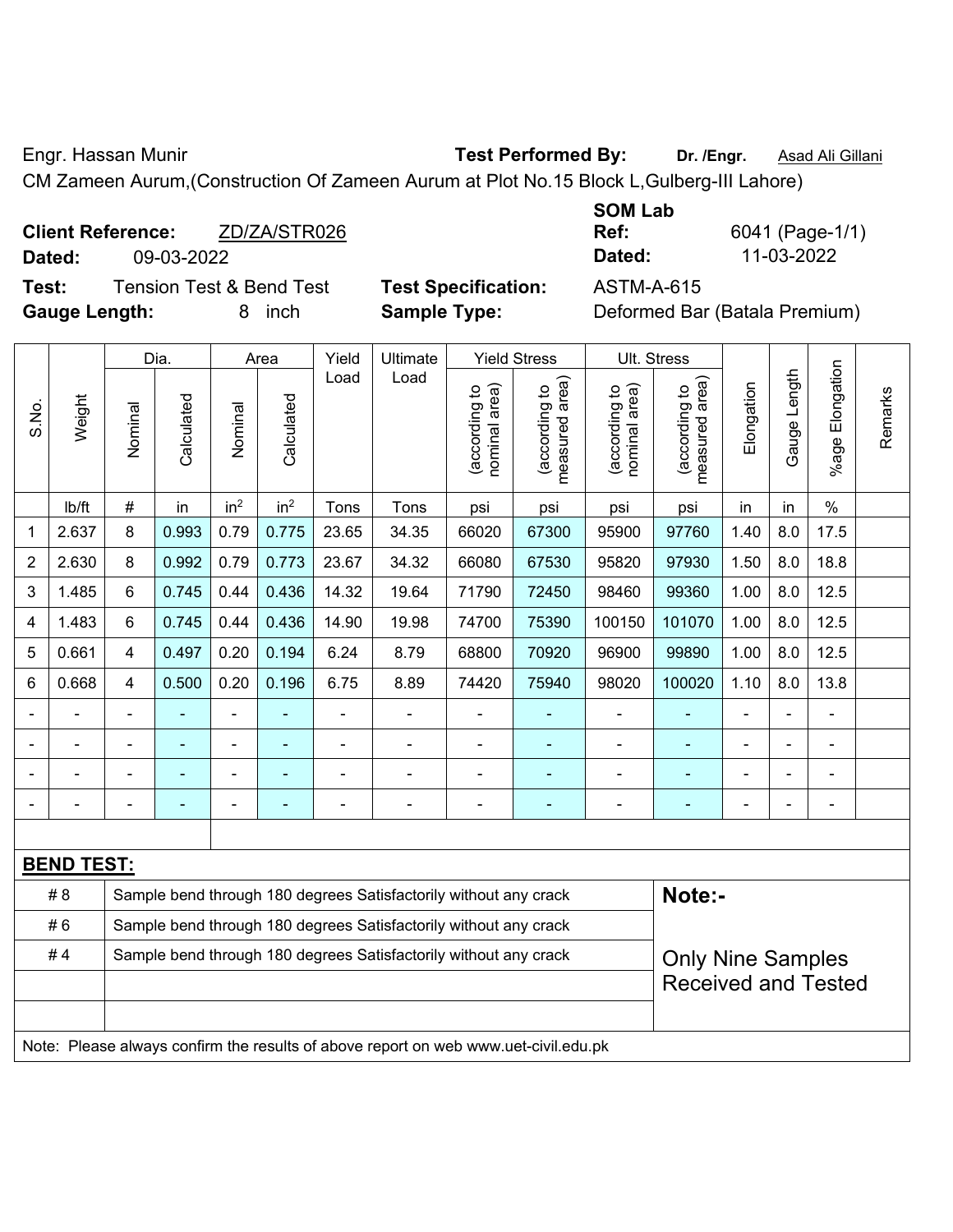Muhammad Akhtar Brigadier ® **Test Performed By: Dr. /Engr.** Asad Ali Gillani PD New Metro City Housing Scheme,Sara-I-Alamgir

## **Client Reference:** PD/NMC/22/501

|       | Dated:               |         | 10-03-2022                          |         |                    |               |                     |                                               |                                                             | 11-03-2022<br>Dated:                                  |                                          |            |                 |                       |
|-------|----------------------|---------|-------------------------------------|---------|--------------------|---------------|---------------------|-----------------------------------------------|-------------------------------------------------------------|-------------------------------------------------------|------------------------------------------|------------|-----------------|-----------------------|
| Test: | <b>Gauge Length:</b> |         | <b>Tension Test &amp; Bend Test</b> | 8       | inch               |               | <b>Sample Type:</b> | <b>Test Specification:</b>                    |                                                             | <b>ASTM-A-615</b>                                     | Deformed Bar (Mughal Steel)              |            |                 |                       |
| S.No. | Weight               | Nominal | Dia.<br>Calculated                  | Nominal | Area<br>Calculated | Yield<br>Load | Ultimate<br>Load    | ea)<br>요<br>ဥ<br>ᡕᢐ<br>accordir)<br>nominal a | <b>Yield Stress</b><br>area)<br>요<br>(according<br>measured | Ult. Stress<br>rea)<br>ੂ<br>(according<br>nominal are | rea)<br>đ<br>(according<br>Ш<br>measured | Elongation | Length<br>Gauge | Elongation<br>$%$ age |
|       |                      |         |                                     |         |                    |               |                     |                                               |                                                             |                                                       |                                          |            |                 |                       |

Remarks

Remarks

**Ref:** 6042 (Page-1/1)

**SOM Lab** 

|                | lb/ft             | #                                                                                            | in    | in <sup>2</sup> | in <sup>2</sup> | Tons  | Tons                                                             | psi            | psi   | psi    | psi    | in   | in             | $\%$ |  |
|----------------|-------------------|----------------------------------------------------------------------------------------------|-------|-----------------|-----------------|-------|------------------------------------------------------------------|----------------|-------|--------|--------|------|----------------|------|--|
| 1              | 2.708             | 8                                                                                            | 1.007 | 0.79            | 0.796           | 27.54 | 35.98                                                            | 76900          | 76320 | 100460 | 99700  | 1.60 | 8.0            | 20.0 |  |
| $\overline{2}$ | 2.696             | 8                                                                                            | 1.004 | 0.79            | 0.792           | 26.71 | 35.14                                                            | 74560          | 74370 | 98100  | 97850  | 1.70 | 8.0            | 21.3 |  |
| 3              | 1.523             | 6                                                                                            | 0.755 | 0.44            | 0.448           | 16.02 | 19.57                                                            | 80320          | 78890 | 98100  | 96350  | 1.50 | 8.0            | 18.8 |  |
| 4              | 1.415             | 6                                                                                            | 0.728 | 0.44            | 0.416           | 15.36 | 18.86                                                            | 77000          | 81440 | 94530  | 99980  | 1.20 | 8.0            | 15.0 |  |
| 5              | 0.660             | 4                                                                                            | 0.497 | 0.20            | 0.194           | 7.51  | 8.99                                                             | 82850          | 85410 | 99150  | 102210 | 1.00 | 8.0            | 12.5 |  |
| 6              | 0.660             | $\overline{4}$                                                                               | 0.497 | 0.20            | 0.194           | 7.93  | 9.73                                                             | 87460          | 90160 | 107350 | 110670 | 1.10 | 8.0            | 13.8 |  |
|                |                   |                                                                                              |       |                 |                 |       |                                                                  |                |       |        |        |      |                |      |  |
|                |                   |                                                                                              |       |                 |                 |       | $\blacksquare$                                                   | $\blacksquare$ |       |        |        |      | $\blacksquare$ |      |  |
|                |                   |                                                                                              |       |                 |                 |       | $\blacksquare$                                                   |                |       |        |        |      | -              |      |  |
|                |                   |                                                                                              |       |                 |                 |       | -                                                                |                |       |        |        |      | ۰              |      |  |
|                |                   |                                                                                              |       |                 |                 |       |                                                                  |                |       |        |        |      |                |      |  |
|                | <b>BEND TEST:</b> |                                                                                              |       |                 |                 |       |                                                                  |                |       |        |        |      |                |      |  |
|                | # 8               |                                                                                              |       |                 |                 |       | Sample bend through 180 degrees Satisfactorily without any crack |                |       |        | Note:- |      |                |      |  |
|                | # 6               |                                                                                              |       |                 |                 |       | Sample bend through 180 degrees Satisfactorily without any crack |                |       |        |        |      |                |      |  |
|                | #4                | Sample bend through 180 degrees Satisfactorily without any crack<br><b>Only Nine Samples</b> |       |                 |                 |       |                                                                  |                |       |        |        |      |                |      |  |

Received and Tested

Note: Please always confirm the results of above report on web www.uet-civil.edu.pk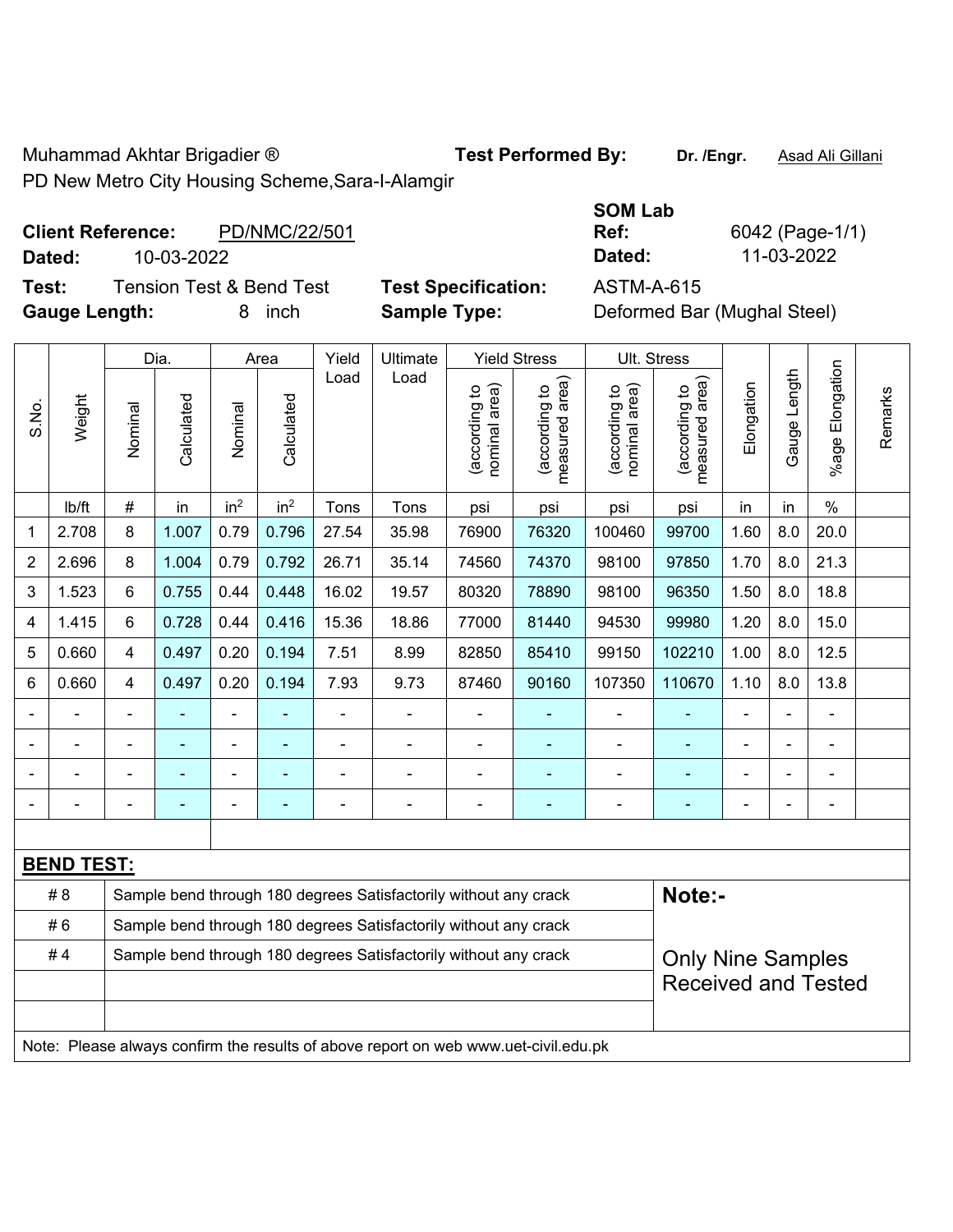## Hashim **Test Performed By:** Dr. /Engr. **Nauman Khurram** Project Manager One Liberty Lahore.

## **Client Reference:** OL/2022/03/01 **Dated:** 11-03-2022 **Dated:** 11-03-2022

**Test:** Tension Test & Bend Test **Test Specification:** ASTM-A-615 **Gauge Length:** 8 inch **Sample Type:** Deformed Bar

**SOM Lab Ref:** 6043 (Page-1/1)

|                |                   |                           | Dia.           |                          | Area            | Yield          | Ultimate                                                                            |                                | <b>Yield Stress</b>             |                                | Ult. Stress                     |                          |                |                              |         |
|----------------|-------------------|---------------------------|----------------|--------------------------|-----------------|----------------|-------------------------------------------------------------------------------------|--------------------------------|---------------------------------|--------------------------------|---------------------------------|--------------------------|----------------|------------------------------|---------|
| S.No.          | Weight            | Nominal                   | Calculated     | Nominal                  | Calculated      | Load           | Load                                                                                | (according to<br>nominal area) | measured area)<br>(according to | nominal area)<br>(according to | (according to<br>measured area) | Elongation               | Gauge Length   | %age Elongation              | Remarks |
|                | lb/ft             | $\#$                      | in             | in <sup>2</sup>          | in <sup>2</sup> | Tons           | Tons                                                                                | psi                            | psi                             | psi                            | psi                             | in                       | in             | $\frac{0}{0}$                |         |
| $\mathbf{1}$   | 1.593             | $6\phantom{1}$            | 0.772          | 0.44                     | 0.468           | 17.86          | 25.23                                                                               | 89520                          | 84160                           | 126460                         | 118890                          | 1.00                     | 8.0            | 12.5                         |         |
| $\overline{2}$ | 1.560             | $6\phantom{1}$            | 0.764          | 0.44                     | 0.458           | 17.74          | 24.62                                                                               | 88910                          | 85410                           | 123390                         | 118550                          | 1.00                     | 8.0            | 12.5                         |         |
| $\blacksquare$ |                   | $\blacksquare$            | $\blacksquare$ | $\blacksquare$           | $\blacksquare$  | $\blacksquare$ | $\blacksquare$                                                                      | $\blacksquare$                 | $\blacksquare$                  | $\blacksquare$                 | $\blacksquare$                  | $\blacksquare$           | $\blacksquare$ | $\overline{\phantom{a}}$     |         |
| ä,             |                   | $\blacksquare$            | $\blacksquare$ | ÷,                       | ä,              | $\blacksquare$ | $\blacksquare$                                                                      | $\blacksquare$                 | ÷,                              | ä,                             | $\blacksquare$                  | ä,                       | $\blacksquare$ | ÷,                           |         |
| $\blacksquare$ | $\blacksquare$    | ä,                        | $\blacksquare$ | $\blacksquare$           | ÷               | $\blacksquare$ | $\frac{1}{2}$                                                                       | ä,                             | $\blacksquare$                  | $\blacksquare$                 | $\blacksquare$                  | $\blacksquare$           | $\blacksquare$ | $\blacksquare$               |         |
| $\blacksquare$ | $\blacksquare$    | $\blacksquare$            | $\blacksquare$ | $\overline{\phantom{0}}$ | $\overline{a}$  | $\blacksquare$ | $\frac{1}{2}$                                                                       | $\blacksquare$                 | $\blacksquare$                  | $\blacksquare$                 | $\blacksquare$                  | $\overline{a}$           |                | ÷,                           |         |
|                |                   | $\blacksquare$            | L.             | $\blacksquare$           |                 | $\blacksquare$ | $\blacksquare$                                                                      | $\blacksquare$                 | $\blacksquare$                  | $\blacksquare$                 | $\blacksquare$                  | $\overline{\phantom{a}}$ |                | $\blacksquare$               |         |
|                |                   | $\blacksquare$            | -              | $\blacksquare$           |                 | $\blacksquare$ | $\blacksquare$                                                                      | $\blacksquare$                 |                                 | ٠                              |                                 |                          |                | $\blacksquare$               |         |
|                |                   | $\blacksquare$            | ä,             | $\overline{a}$           |                 |                | $\blacksquare$                                                                      | $\blacksquare$                 |                                 | $\blacksquare$                 |                                 | ٠                        | $\blacksquare$ | $\blacksquare$               |         |
| $\blacksquare$ |                   | $\blacksquare$            | $\blacksquare$ | ÷                        | ٠               | $\blacksquare$ | $\qquad \qquad \blacksquare$                                                        | $\blacksquare$                 | $\blacksquare$                  | $\blacksquare$                 | ٠                               | ÷                        | $\blacksquare$ | $\qquad \qquad \blacksquare$ |         |
|                |                   |                           |                |                          |                 |                |                                                                                     |                                |                                 |                                |                                 |                          |                |                              |         |
|                | <b>BEND TEST:</b> |                           |                |                          |                 |                |                                                                                     |                                |                                 |                                |                                 |                          |                |                              |         |
|                | #6                |                           |                |                          |                 |                | Sample bend through 180 degrees Satisfactorily without any crack                    |                                |                                 |                                | Note:-                          |                          |                |                              |         |
|                |                   |                           |                |                          |                 |                |                                                                                     |                                |                                 |                                |                                 |                          |                |                              |         |
|                |                   | <b>Only Three Samples</b> |                |                          |                 |                |                                                                                     |                                |                                 |                                |                                 |                          |                |                              |         |
|                |                   |                           |                |                          |                 |                |                                                                                     |                                |                                 |                                | <b>Received and Tested</b>      |                          |                |                              |         |
|                |                   |                           |                |                          |                 |                |                                                                                     |                                |                                 |                                |                                 |                          |                |                              |         |
|                |                   |                           |                |                          |                 |                | Note: Please always confirm the results of above report on web www.uet-civil.edu.pk |                                |                                 |                                |                                 |                          |                |                              |         |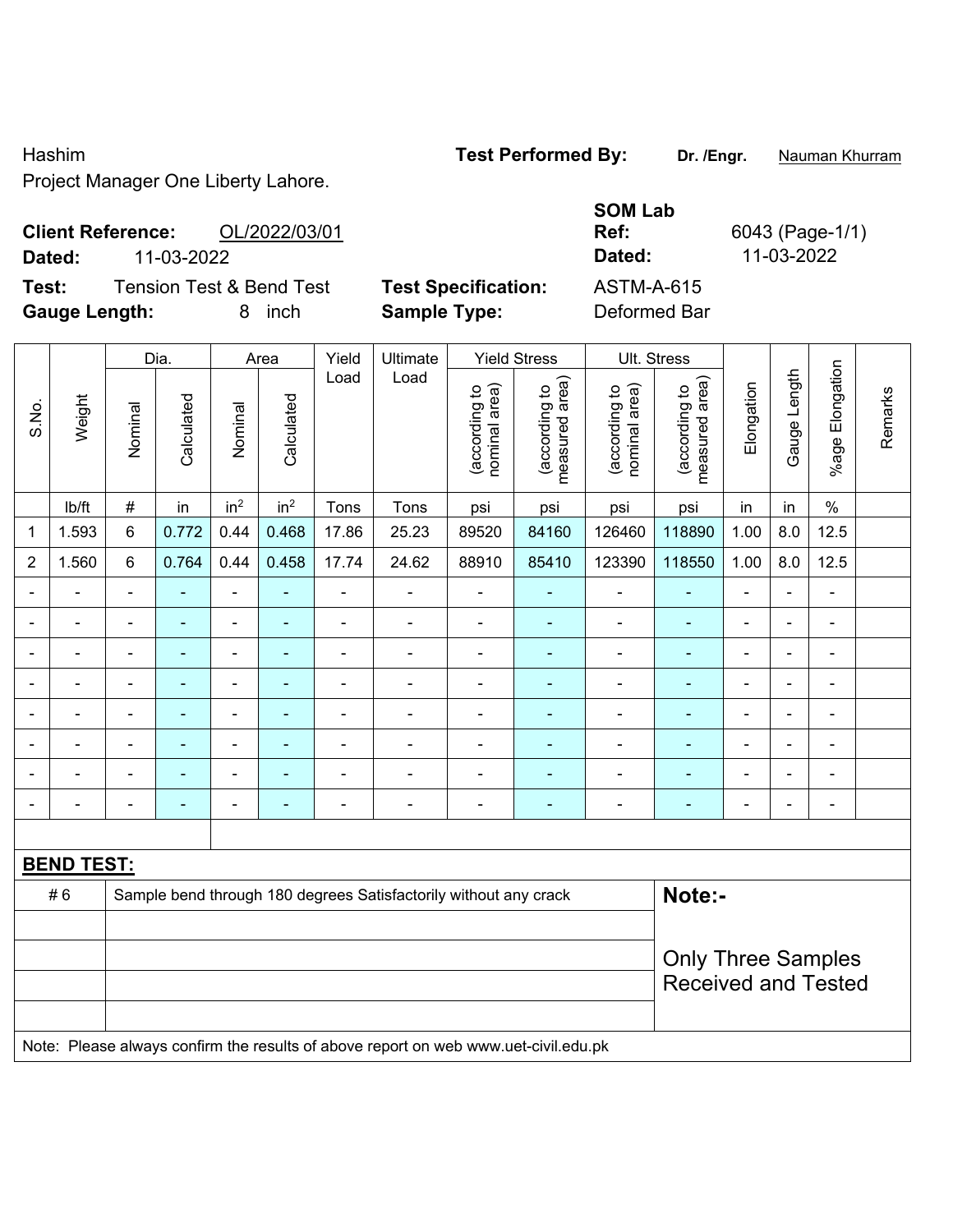RE Nespak.(Dualization Of Lilla Interchange Via P.D Khan To Jhelum I/C Bypass L 128KM)

**Dated:** 11-03-2022 **Dated:** 11-03-2022

**Test:** Tension Test & Bend Test **Test Specification:** ASTM-A-615 **Gauge Length:** 8 inch **Sample Type:** Deformed Bar (Mughal Steel)

| <b>SOM Lab</b> |     |
|----------------|-----|
| Ref:           | 604 |
| Dated:         | 11. |

4 (Page-1a/1)

|                |                                                                                     |                | Dia.       |                 | Area            | Yield | Ultimate                                                         |                                | <b>Yield Stress</b>             | Ult. Stress                    |                                 |                |              |                       |         |
|----------------|-------------------------------------------------------------------------------------|----------------|------------|-----------------|-----------------|-------|------------------------------------------------------------------|--------------------------------|---------------------------------|--------------------------------|---------------------------------|----------------|--------------|-----------------------|---------|
| S.No.          | Weight                                                                              | Nominal        | Calculated | Nominal         | Calculated      | Load  | Load                                                             | nominal area)<br>(according to | (according to<br>measured area) | nominal area)<br>(according to | measured area)<br>(according to | Elongation     | Gauge Length | Elongation<br>$%$ age | Remarks |
|                | Ib/ft                                                                               | $\#$           | in         | in <sup>2</sup> | in <sup>2</sup> | Tons  | Tons                                                             | psi                            | psi                             | psi                            | psi                             | in             | in           | $\%$                  |         |
| 1              | 2.647                                                                               | 8              | 0.995      | 0.79            | 0.778           | 27.08 | 34.73                                                            | 75610                          | 76780                           | 96960                          | 98450                           | 1.60           | 8.0          | 20.0                  |         |
| $\overline{2}$ | 2.660                                                                               | 8              | 0.998      | 0.79            | 0.782           | 27.32 | 34.48                                                            | 76270                          | 77050                           | 96250                          | 97230                           | 1.40           | 8.0          | 17.5                  |         |
| 3              | 1.494                                                                               | 6              | 0.748      | 0.44            | 0.439           | 15.26 | 19.13                                                            | 76490                          | 76670                           | 95910                          | 96120                           | 1.00           | 8.0          | 12.5                  |         |
| 4              | 1.504                                                                               | 6              | 0.750      | 0.44            | 0.442           | 14.93 | 19.16                                                            | 74860                          | 74520                           | 96060                          | 95630                           | 1.20           | 8.0          | 15.0                  |         |
| 5              | 1.059                                                                               | 5              | 0.629      | 0.31            | 0.311           | 11.06 | 13.73                                                            | 78690                          | 78440                           | 97690                          | 97370                           | 1.00           | 8.0          | 12.5                  |         |
| 6              | 1.057                                                                               | 5              | 0.629      | 0.31            | 0.311           | 10.83 | 13.66                                                            | 77020                          | 76770                           | 97180                          | 96870                           | 1.00           | 8.0          | 12.5                  |         |
|                | ÷                                                                                   | $\blacksquare$ | ÷          | ÷,              |                 |       | $\blacksquare$                                                   | $\blacksquare$                 | ÷                               | ÷,                             | $\blacksquare$                  | $\blacksquare$ | ä,           | ÷,                    |         |
|                | $\blacksquare$                                                                      | $\blacksquare$ | ÷          | ÷,              |                 |       | Ē,                                                               | $\blacksquare$                 | ÷                               | ÷,                             | ٠                               | $\blacksquare$ | ä,           | $\blacksquare$        |         |
|                |                                                                                     |                |            | $\blacksquare$  |                 |       | Ē,                                                               |                                | $\blacksquare$                  | $\blacksquare$                 | ٠                               |                |              | ä,                    |         |
|                |                                                                                     |                |            |                 |                 |       |                                                                  |                                |                                 |                                |                                 |                |              | $\blacksquare$        |         |
|                |                                                                                     |                |            |                 |                 |       |                                                                  |                                |                                 |                                |                                 |                |              |                       |         |
|                | <b>BEND TEST:</b>                                                                   |                |            |                 |                 |       |                                                                  |                                |                                 |                                |                                 |                |              |                       |         |
|                | # 8                                                                                 |                |            |                 |                 |       | Sample bend through 180 degrees Satisfactorily without any crack |                                |                                 |                                | Note:-                          |                |              |                       |         |
|                | #6                                                                                  |                |            |                 |                 |       | Sample bend through 180 degrees Satisfactorily without any crack |                                |                                 |                                |                                 |                |              |                       |         |
|                | #5                                                                                  |                |            |                 |                 |       | Sample bend through 180 degrees Satisfactorily without any crack |                                |                                 |                                | <b>Only Nine Samples</b>        |                |              |                       |         |
|                |                                                                                     |                |            |                 |                 |       |                                                                  |                                |                                 |                                | <b>Received and Tested</b>      |                |              |                       |         |
|                |                                                                                     |                |            |                 |                 |       |                                                                  |                                |                                 |                                |                                 |                |              |                       |         |
|                | Note: Please always confirm the results of above report on web www.uet-civil.edu.pk |                |            |                 |                 |       |                                                                  |                                |                                 |                                |                                 |                |              |                       |         |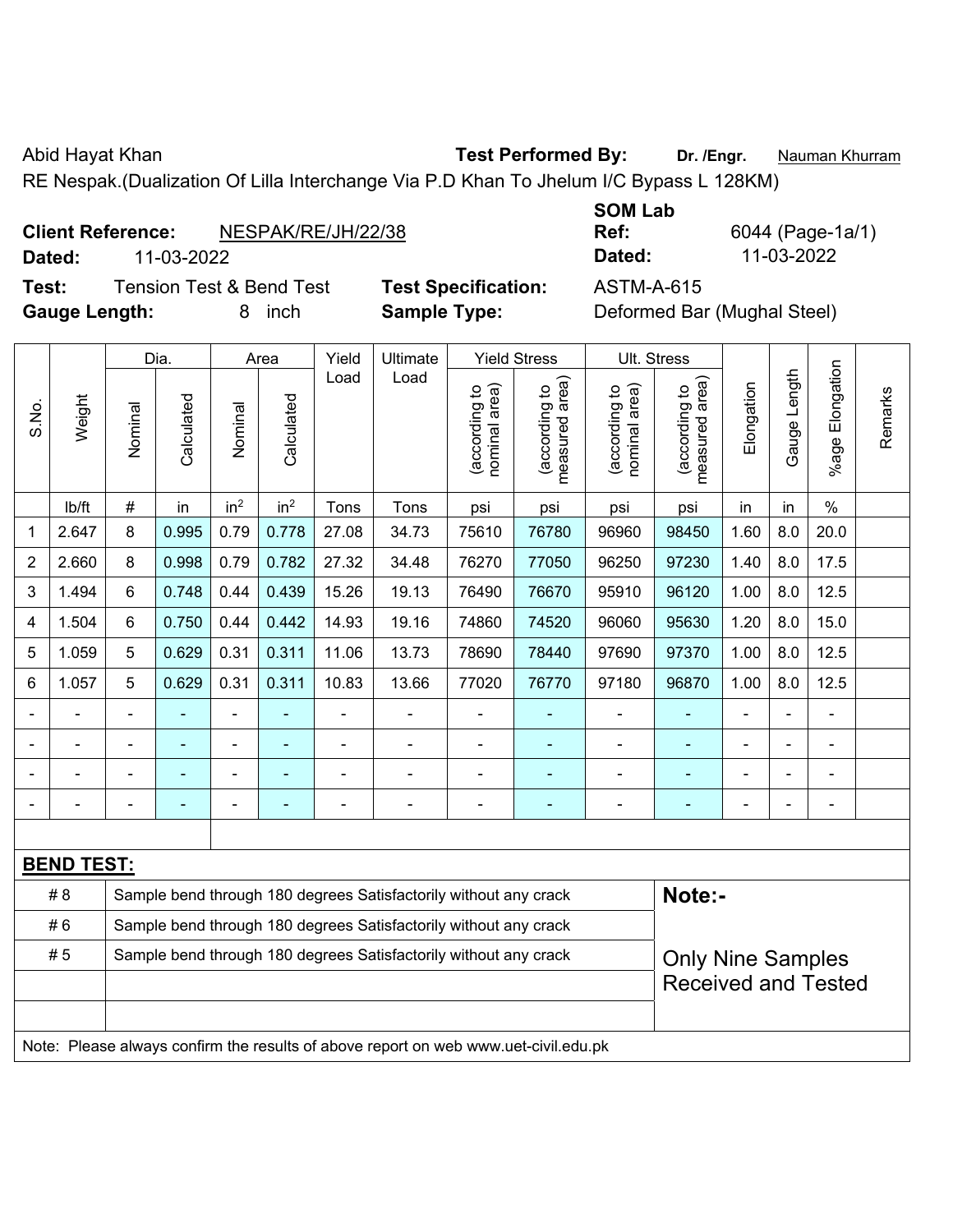RE Nespak.(Dualization Of Lilla Interchange Via P.D Khan To Jhelum I/C Bypass L 128KM)

| Dated:               | NESPAK/RE/JH/22/38<br><b>Client Reference:</b><br>11-03-2022 |                            | <b>SOM Lab</b><br>Ref:<br>Dated: | 6044 (Page-1b/1)<br>11-03-2022 |
|----------------------|--------------------------------------------------------------|----------------------------|----------------------------------|--------------------------------|
| Test:                | <b>Tension Test &amp; Bend Test</b>                          | <b>Test Specification:</b> | ASTM-A-615<br>Deformed Bar (Pak  |                                |
| <b>Gauge Length:</b> | inch<br>8.                                                   | <b>Sample Type:</b>        | Steel)                           |                                |

|                |                                                                                     |                                                                  | Dia.                     |                 | Area            | Yield          | Ultimate                                                         |                                | <b>Yield Stress</b>             | Ult. Stress                    |                                 |                |              |                 |         |
|----------------|-------------------------------------------------------------------------------------|------------------------------------------------------------------|--------------------------|-----------------|-----------------|----------------|------------------------------------------------------------------|--------------------------------|---------------------------------|--------------------------------|---------------------------------|----------------|--------------|-----------------|---------|
|                |                                                                                     |                                                                  |                          |                 |                 | Load           | Load                                                             |                                |                                 |                                |                                 |                |              |                 |         |
| S.No.          | Weight                                                                              |                                                                  | Calculated               |                 | Calculated      |                |                                                                  | nominal area)<br>(according to | measured area)<br>(according to | nominal area)<br>(according to | measured area)<br>(according to | Elongation     | Gauge Length | %age Elongation | Remarks |
|                |                                                                                     | Nominal                                                          |                          | Nominal         |                 |                |                                                                  |                                |                                 |                                |                                 |                |              |                 |         |
|                |                                                                                     |                                                                  |                          |                 |                 |                |                                                                  |                                |                                 |                                |                                 |                |              |                 |         |
|                | lb/ft                                                                               | #                                                                | in                       | in <sup>2</sup> | in <sup>2</sup> | Tons           | Tons                                                             | psi                            | psi                             | psi                            | psi                             | in             | in           | $\%$            |         |
| 1              | 1.513                                                                               | 6                                                                | 0.753                    | 0.44            | 0.445           | 11.49          | 17.15                                                            | 57590                          | 56940                           | 85940                          | 84980                           | 1.50           | 8.0          | 18.8            |         |
| 2              | 1.512                                                                               | 6                                                                | 0.752                    | 0.44            | 0.444           | 11.62          | 17.04                                                            | 58250                          | 57730                           | 85430                          | 84660                           | 1.40           | 8.0          | 17.5            |         |
| 3              | 0.695                                                                               | 4                                                                | 0.510                    | 0.20            | 0.204           | 6.60           | 8.56                                                             | 72730                          | 71300                           | 94420                          | 92570                           | 1.00           | 8.0          | 12.5            |         |
| 4              | 0.695                                                                               | 4                                                                | 0.510                    | 0.20            | 0.204           | 6.52           | 8.58                                                             | 71940                          | 70530                           | 94650                          | 92790                           | 1.10           | 8.0          | 13.8            |         |
|                |                                                                                     | $\blacksquare$                                                   | $\blacksquare$           | L.              |                 | ÷              |                                                                  |                                |                                 | $\blacksquare$                 | $\blacksquare$                  | $\blacksquare$ |              | $\blacksquare$  |         |
|                |                                                                                     |                                                                  |                          |                 |                 |                |                                                                  |                                |                                 |                                |                                 |                |              |                 |         |
|                |                                                                                     | $\blacksquare$                                                   | $\overline{\phantom{0}}$ | $\blacksquare$  |                 | $\blacksquare$ | ÷                                                                | $\blacksquare$                 | $\blacksquare$                  | $\blacksquare$                 |                                 | $\blacksquare$ |              | $\blacksquare$  |         |
| $\blacksquare$ |                                                                                     | ä,                                                               | ÷                        | ÷               | ٠               | -              | ÷                                                                | $\blacksquare$                 | ÷                               | $\blacksquare$                 | ÷,                              | $\blacksquare$ | ÷            | $\blacksquare$  |         |
|                |                                                                                     |                                                                  | ÷                        | ä,              |                 | ä,             | ä,                                                               | L,                             | ۰                               |                                |                                 | $\blacksquare$ |              | ä,              |         |
| $\blacksquare$ |                                                                                     | $\blacksquare$                                                   | $\blacksquare$           | $\overline{a}$  | ٠               | -              | $\blacksquare$                                                   |                                | ۰                               | $\overline{a}$                 | $\blacksquare$                  | $\blacksquare$ |              | $\overline{a}$  |         |
|                |                                                                                     |                                                                  |                          |                 |                 |                |                                                                  |                                |                                 |                                |                                 |                |              |                 |         |
|                | <b>BEND TEST:</b>                                                                   |                                                                  |                          |                 |                 |                |                                                                  |                                |                                 |                                |                                 |                |              |                 |         |
|                | #6                                                                                  |                                                                  |                          |                 |                 |                | Sample bend through 180 degrees Satisfactorily without any crack |                                |                                 |                                | Note:-                          |                |              |                 |         |
|                | #4                                                                                  | Sample bend through 180 degrees Satisfactorily without any crack |                          |                 |                 |                |                                                                  |                                |                                 |                                |                                 |                |              |                 |         |
|                |                                                                                     | <b>Only Six Samples</b>                                          |                          |                 |                 |                |                                                                  |                                |                                 |                                |                                 |                |              |                 |         |
|                |                                                                                     |                                                                  |                          |                 |                 |                |                                                                  |                                |                                 |                                | <b>Received and Tested</b>      |                |              |                 |         |
|                |                                                                                     |                                                                  |                          |                 |                 |                |                                                                  |                                |                                 |                                |                                 |                |              |                 |         |
|                | Note: Please always confirm the results of above report on web www.uet-civil.edu.pk |                                                                  |                          |                 |                 |                |                                                                  |                                |                                 |                                |                                 |                |              |                 |         |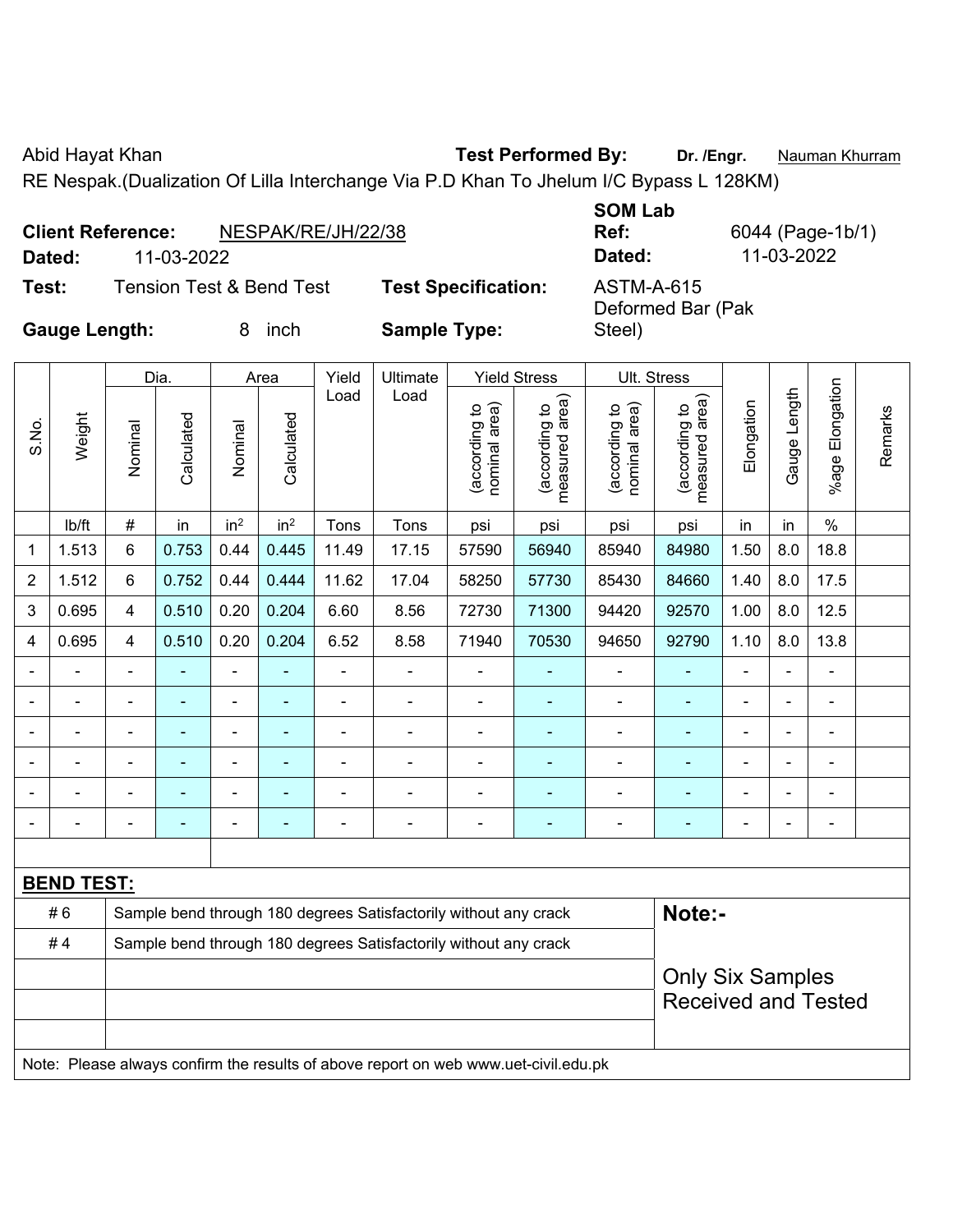RE Nespak.(Dualization Of Lilla Interchange Via P.D Khan To Jhelum I/C Bypass L 128KM)

|                      | NESPAK/RE/JH/22/38<br><b>Client Reference:</b> |                            | <b>SOM Lab</b><br>Ref:                 | 6044 (Page-1c/1) |
|----------------------|------------------------------------------------|----------------------------|----------------------------------------|------------------|
| Dated:               | 11-03-2022                                     |                            | Dated:                                 | 11-03-2022       |
| Test:                | <b>Tension Test &amp; Bend Test</b>            | <b>Test Specification:</b> | <b>ASTM-A-615</b><br>Deformed Bar (Pak |                  |
| <b>Gauge Length:</b> | inch                                           | <b>Sample Type:</b>        | Steel)                                 |                  |

|                          |                   |                                                                  | Dia.           |                              | Area            | Yield          | Ultimate       |                                | <b>Yield Stress</b>             | Ult. Stress                    |                                 |                          |                          |                 |         |
|--------------------------|-------------------|------------------------------------------------------------------|----------------|------------------------------|-----------------|----------------|----------------|--------------------------------|---------------------------------|--------------------------------|---------------------------------|--------------------------|--------------------------|-----------------|---------|
| S.No.                    | Weight            | Nominal                                                          | Calculated     | Nominal                      | Calculated      | Load           | Load           | nominal area)<br>(according to | measured area)<br>(according to | nominal area)<br>(according to | (according to<br>measured area) | Elongation               | Gauge Length             | %age Elongation | Remarks |
|                          | lb/ft             | $\#$                                                             | in             | in <sup>2</sup>              | in <sup>2</sup> | Tons           | Tons           | psi                            | psi                             | psi                            | psi                             | in                       | in                       | $\%$            |         |
| 1                        | 0.671             | 4                                                                | 0.501          | 0.20                         | 0.197           | 4.99           | 7.16           | 55080                          | 55920                           | 78910                          | 80110                           | 1.50                     | 8.0                      | 18.8            |         |
| $\overline{2}$           | 0.664             | 4                                                                | 0.498          | 0.20                         | 0.195           | 4.94           | 7.10           | 54520                          | 55920                           | 78350                          | 80360                           | 1.20                     | 8.0                      | 15.0            |         |
| $\blacksquare$           |                   |                                                                  |                | ÷                            |                 | $\blacksquare$ | $\overline{a}$ | ÷                              |                                 |                                |                                 | $\overline{a}$           |                          | $\blacksquare$  |         |
| $\blacksquare$           | $\blacksquare$    | $\blacksquare$                                                   | $\blacksquare$ | $\qquad \qquad \blacksquare$ | $\blacksquare$  | $\blacksquare$ | ÷              | $\blacksquare$                 | $\blacksquare$                  | ÷                              | $\blacksquare$                  | $\overline{\phantom{a}}$ | $\blacksquare$           | ÷               |         |
| $\blacksquare$           | ۳                 | $\blacksquare$                                                   | $\blacksquare$ | $\blacksquare$               | ÷.              | $\blacksquare$ | ä,             | ä,                             | $\blacksquare$                  | $\blacksquare$                 | $\blacksquare$                  | $\blacksquare$           | L.                       | ÷               |         |
|                          |                   |                                                                  |                | ۰                            |                 | $\blacksquare$ |                |                                |                                 |                                |                                 |                          |                          | $\blacksquare$  |         |
| $\blacksquare$           |                   | $\blacksquare$                                                   | ÷              | $\blacksquare$               |                 | ä,             | $\blacksquare$ | $\blacksquare$                 | ۰                               |                                |                                 | $\blacksquare$           | $\blacksquare$           | $\blacksquare$  |         |
| $\overline{\phantom{a}}$ |                   | $\blacksquare$                                                   | $\blacksquare$ | $\overline{\phantom{a}}$     | ٠               | $\blacksquare$ | ÷              | ä,                             | $\blacksquare$                  | ÷                              | $\blacksquare$                  | $\blacksquare$           | $\overline{\phantom{0}}$ | ÷               |         |
|                          |                   | ٠                                                                | $\blacksquare$ | ۰                            |                 | ÷              |                | $\blacksquare$                 |                                 |                                |                                 |                          |                          | $\blacksquare$  |         |
|                          |                   |                                                                  |                | ÷                            |                 | $\blacksquare$ | $\blacksquare$ | ä,                             | ÷                               | $\overline{\phantom{0}}$       |                                 | $\blacksquare$           |                          | $\blacksquare$  |         |
|                          |                   |                                                                  |                |                              |                 |                |                |                                |                                 |                                |                                 |                          |                          |                 |         |
|                          | <b>BEND TEST:</b> |                                                                  |                |                              |                 |                |                |                                |                                 |                                |                                 |                          |                          |                 |         |
|                          | #4                | Sample bend through 180 degrees Satisfactorily without any crack |                |                              |                 |                |                |                                |                                 |                                | Note:-                          |                          |                          |                 |         |
|                          |                   |                                                                  |                |                              |                 |                |                |                                |                                 |                                |                                 |                          |                          |                 |         |
|                          |                   |                                                                  |                |                              |                 |                |                |                                |                                 |                                | <b>Only Three Samples</b>       |                          |                          |                 |         |
|                          |                   |                                                                  |                |                              |                 |                |                |                                |                                 |                                | <b>Received and Tested</b>      |                          |                          |                 |         |
|                          |                   |                                                                  |                |                              |                 |                |                |                                |                                 |                                |                                 |                          |                          |                 |         |

Note: Please always confirm the results of above report on web www.uet-civil.edu.pk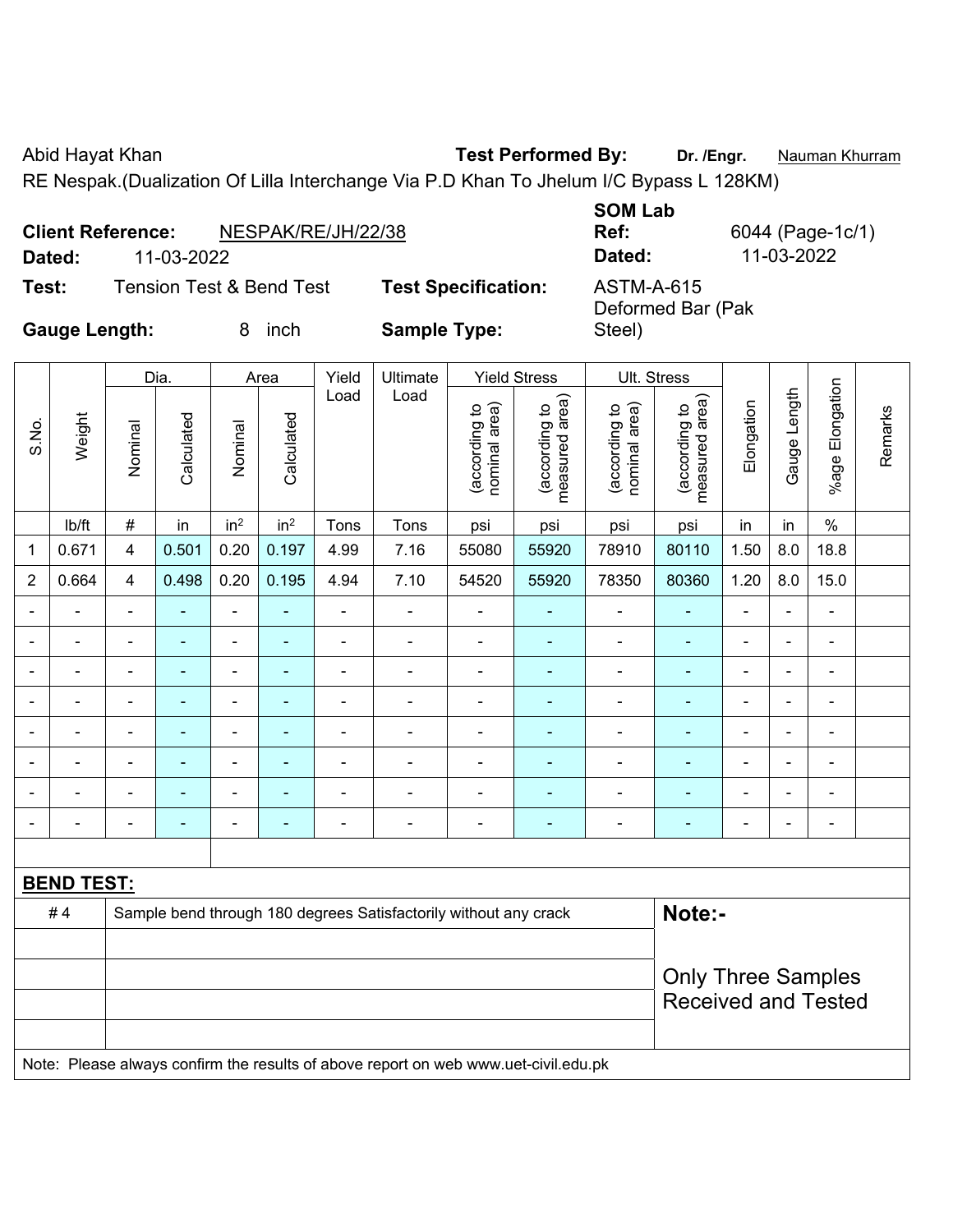RE Nespak.(Dualization Of Lilla Interchange Via P.D Khan To Jhelum I/C Bypass L 128KM)

**Test:** Tension Test & Bend Test **Test Specification:** ASTM-A-615 **Gauge Length:** 8 inch **Sample Type:** Deformed Bar (Mughal Steel)

|                          |            |                    | <b>SOM Lab</b> |                  |
|--------------------------|------------|--------------------|----------------|------------------|
| <b>Client Reference:</b> |            | NESPAK/RE/JH/22/38 | Ref:           | 6044 (Page-1d/1) |
| Dated:                   | 11-03-2022 |                    | Dated:         | 11-03-2022       |

|                | Weight<br>lb/ft   |                                                                                                    | Dia.           |                          | Area                           | Yield                           | Ultimate                                                                            |                                 | <b>Yield Stress</b> | Ult. Stress                  |                            |                |                |                              |  |
|----------------|-------------------|----------------------------------------------------------------------------------------------------|----------------|--------------------------|--------------------------------|---------------------------------|-------------------------------------------------------------------------------------|---------------------------------|---------------------|------------------------------|----------------------------|----------------|----------------|------------------------------|--|
| S.No.          |                   | Calculated<br>Calculated<br>Nominal<br>Nominal<br>in <sup>2</sup><br>in <sup>2</sup><br>$\#$<br>in | Load           | Load                     | nominal area)<br>(according to | measured area)<br>(according to | nominal area)<br>(according to                                                      | measured area)<br>(according to | Elongation          | Gauge Length                 | %age Elongation            | Remarks        |                |                              |  |
|                |                   |                                                                                                    |                |                          |                                | Tons                            | Tons                                                                                | psi                             | psi                 | psi                          | psi                        | in             | in             | $\%$                         |  |
| 1              | 0.678             | 4                                                                                                  | 0.503          | 0.20                     | 0.199                          | 4.94                            | 6.95                                                                                | 54520                           | 54800               | 76660                        | 77050                      | 1.60           | 8.0            | 20.0                         |  |
| $\overline{2}$ | 0.672             | $\overline{4}$                                                                                     | 0.501          | 0.20                     | 0.197                          | 4.89                            | 6.90                                                                                | 53960                           | 54780               | 76100                        | 77260                      | 1.70           | 8.0            | 21.3                         |  |
|                |                   |                                                                                                    |                | ÷                        |                                | L.                              | $\blacksquare$                                                                      |                                 |                     | ÷                            |                            |                | $\overline{a}$ | ä,                           |  |
|                |                   |                                                                                                    | ۰              | $\blacksquare$           |                                |                                 | $\blacksquare$                                                                      | Ē,                              |                     | $\blacksquare$               |                            | ÷              | $\blacksquare$ | $\blacksquare$               |  |
| $\blacksquare$ | $\blacksquare$    | $\blacksquare$                                                                                     | ٠              | ÷,                       | ۰                              | $\blacksquare$                  | $\blacksquare$                                                                      | $\blacksquare$                  | $\blacksquare$      | $\blacksquare$               | ÷,                         | $\blacksquare$ | $\blacksquare$ | $\overline{\phantom{a}}$     |  |
| $\blacksquare$ | $\blacksquare$    | $\blacksquare$                                                                                     | ۰              | Ĭ.                       | ۰                              | $\blacksquare$                  | $\blacksquare$                                                                      | ä,                              | $\blacksquare$      | $\blacksquare$               | $\blacksquare$             | $\blacksquare$ | $\blacksquare$ | $\qquad \qquad \blacksquare$ |  |
|                | ÷,                | $\blacksquare$                                                                                     | $\blacksquare$ | $\overline{\phantom{0}}$ | ۰                              | $\blacksquare$                  | $\blacksquare$                                                                      | $\overline{a}$                  | ÷                   | $\qquad \qquad \blacksquare$ | ÷,                         | $\overline{a}$ | $\blacksquare$ | $\qquad \qquad \blacksquare$ |  |
|                | $\blacksquare$    | $\blacksquare$                                                                                     | $\blacksquare$ | ÷,                       |                                | ä,                              | $\blacksquare$                                                                      | L,                              | $\blacksquare$      | -                            | Ē,                         | $\blacksquare$ | $\blacksquare$ | $\qquad \qquad \blacksquare$ |  |
|                |                   |                                                                                                    |                | $\blacksquare$           |                                |                                 |                                                                                     |                                 |                     |                              | ٠                          |                |                |                              |  |
|                |                   |                                                                                                    |                | ۰                        |                                |                                 |                                                                                     | ÷                               |                     | -                            |                            | ۰              | $\blacksquare$ | $\overline{\phantom{0}}$     |  |
|                |                   |                                                                                                    |                |                          |                                |                                 |                                                                                     |                                 |                     |                              |                            |                |                |                              |  |
|                | <b>BEND TEST:</b> |                                                                                                    |                |                          |                                |                                 |                                                                                     |                                 |                     |                              |                            |                |                |                              |  |
|                | #4                |                                                                                                    |                |                          |                                |                                 | Sample bend through 180 degrees Satisfactorily without any crack                    |                                 |                     |                              | Note:-                     |                |                |                              |  |
|                |                   |                                                                                                    |                |                          |                                |                                 |                                                                                     |                                 |                     |                              |                            |                |                |                              |  |
|                |                   |                                                                                                    |                |                          |                                |                                 |                                                                                     |                                 |                     |                              | <b>Only Three Samples</b>  |                |                |                              |  |
|                |                   |                                                                                                    |                |                          |                                |                                 |                                                                                     |                                 |                     |                              | <b>Received and Tested</b> |                |                |                              |  |
|                |                   |                                                                                                    |                |                          |                                |                                 |                                                                                     |                                 |                     |                              |                            |                |                |                              |  |
|                |                   |                                                                                                    |                |                          |                                |                                 | Note: Please always confirm the results of above report on web www.uet-civil.edu.pk |                                 |                     |                              |                            |                |                |                              |  |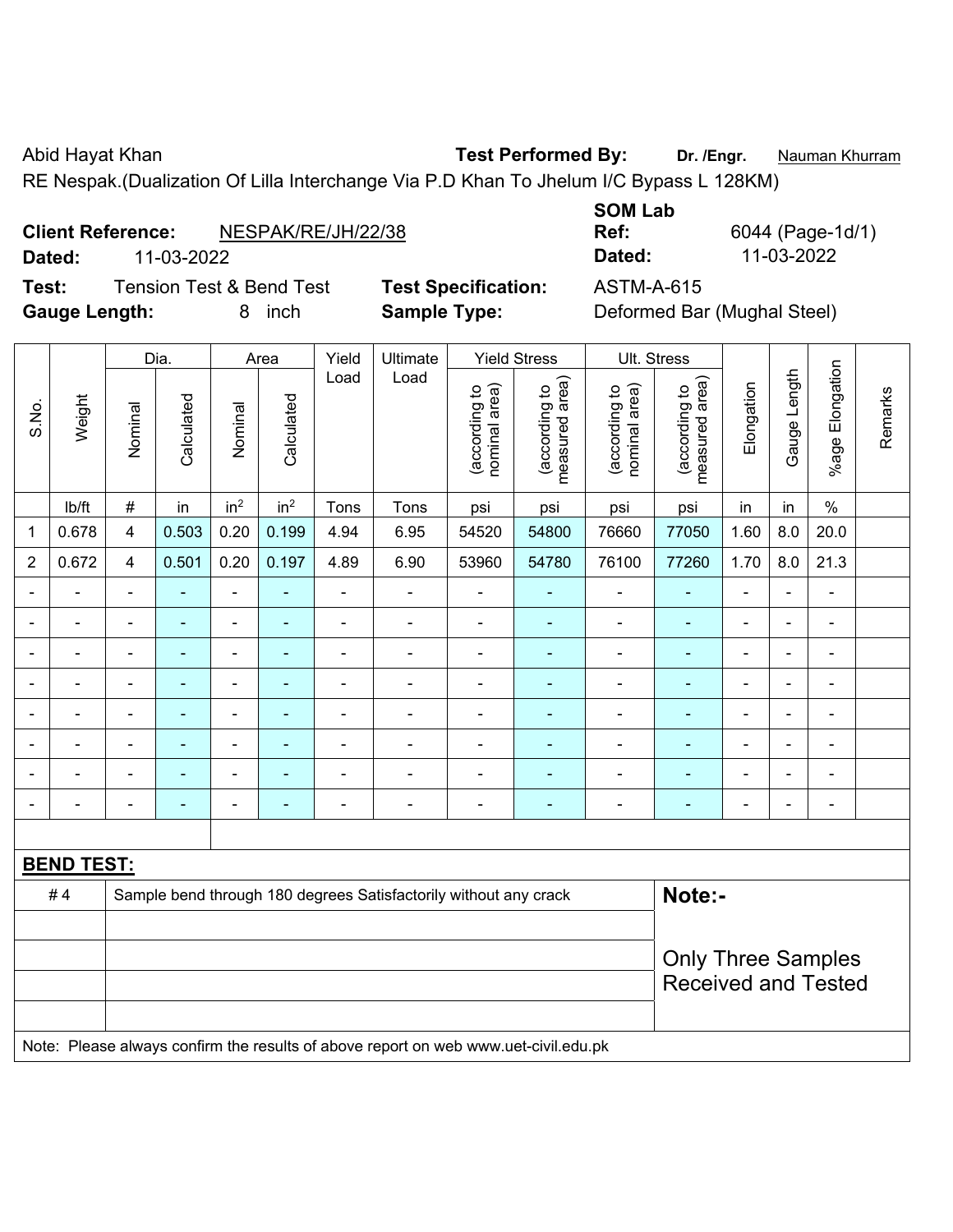Tahir Mehmood **Test Performed By: Dr. /Engr.** Nauman Khurram

Chief Engr. Zaitoon,New Lahore City.(Const Of Jamia Mosque New Lahore City Ph-III)

| <b>Client Reference:</b><br><b>NLC/CE/0117</b><br>10-03-2022<br>Dated: | <b>SOM Lab</b><br>Ref:<br>Dated: | 6045 (Page-1/2)<br>11-03-2022 |
|------------------------------------------------------------------------|----------------------------------|-------------------------------|
| <b>Tension Test &amp; Bend Test</b><br>Test:                           | <b>Test Specification:</b>       | <b>ASTM-A-615</b>             |
| <b>Gauge Length:</b><br>inch                                           | <b>Sample Type:</b>              | Deformed Bar                  |

|                |                   | Dia.<br>Area   |                          |                              |                          |                |                                                                                     |                                |                                 |                                |                                 |                          |                |                 |         |
|----------------|-------------------|----------------|--------------------------|------------------------------|--------------------------|----------------|-------------------------------------------------------------------------------------|--------------------------------|---------------------------------|--------------------------------|---------------------------------|--------------------------|----------------|-----------------|---------|
|                |                   |                |                          |                              |                          | Yield          | Ultimate                                                                            |                                | <b>Yield Stress</b>             |                                | Ult. Stress                     |                          |                |                 |         |
| S.No.          | Weight            | Nominal        | Calculated               | Nominal                      | Calculated               | Load           | Load                                                                                | (according to<br>nominal area) | (according to<br>measured area) | (according to<br>nominal area) | (according to<br>measured area) | Elongation               | Gauge Length   | %age Elongation | Remarks |
|                | lb/ft             | $\#$           | in                       | in <sup>2</sup>              | in <sup>2</sup>          | Tons           | Tons                                                                                | psi                            | psi                             | psi                            | psi                             | in                       | in             | $\%$            |         |
| 1              | 0.671             | $\overline{4}$ | 0.501                    | 0.20                         | 0.197                    | 6.12           | 9.12                                                                                | 67450                          | 68470                           | 100610                         | 102140                          | 1.20                     | 8.0            | 15.0            |         |
| $\overline{2}$ | 0.665             | 4              | 0.498                    | 0.20                         | 0.195                    | 6.19           | 9.14                                                                                | 68230                          | 69980                           | 100830                         | 103420                          | 1.30                     | 8.0            | 16.3            |         |
|                | $\blacksquare$    | $\blacksquare$ | ä,                       | $\overline{\phantom{a}}$     |                          | L              | $\overline{\phantom{a}}$                                                            | $\blacksquare$                 |                                 | $\blacksquare$                 | ä,                              | ä,                       | $\blacksquare$ | ÷,              |         |
|                |                   |                |                          | -                            |                          |                | $\blacksquare$                                                                      | $\blacksquare$                 | ۰                               |                                | ٠                               |                          |                | $\blacksquare$  |         |
|                |                   |                |                          | ä,                           |                          |                | Ē,                                                                                  | $\blacksquare$                 |                                 | $\blacksquare$                 |                                 |                          |                |                 |         |
|                | $\blacksquare$    |                | $\blacksquare$           |                              | $\overline{\phantom{0}}$ | $\blacksquare$ | ÷                                                                                   | $\blacksquare$                 | $\blacksquare$                  | $\blacksquare$                 | ٠                               | $\blacksquare$           |                | $\blacksquare$  |         |
|                | ÷                 | ä,             | ÷                        | $\qquad \qquad \blacksquare$ | ۰                        | $\blacksquare$ | $\blacksquare$                                                                      | $\blacksquare$                 | ۰                               | ÷,                             | ÷                               | L,                       | $\blacksquare$ | $\blacksquare$  |         |
|                | $\blacksquare$    | $\blacksquare$ | $\overline{\phantom{0}}$ | $\overline{\phantom{0}}$     | $\blacksquare$           | $\blacksquare$ | $\blacksquare$                                                                      | $\blacksquare$                 | $\blacksquare$                  | $\blacksquare$                 | $\blacksquare$                  | $\overline{\phantom{a}}$ |                | $\blacksquare$  |         |
|                | $\blacksquare$    | $\blacksquare$ | ÷                        | $\overline{\phantom{0}}$     | $\blacksquare$           | $\blacksquare$ | $\overline{\phantom{a}}$                                                            | $\blacksquare$                 | ÷                               | $\overline{a}$                 | ÷                               | ä,                       | ÷              | $\blacksquare$  |         |
|                | $\blacksquare$    | $\blacksquare$ | $\blacksquare$           | $\overline{\phantom{a}}$     | ۰                        | $\blacksquare$ | $\blacksquare$                                                                      | $\blacksquare$                 | ٠                               | $\overline{\phantom{a}}$       | $\blacksquare$                  | $\blacksquare$           |                | $\blacksquare$  |         |
|                |                   |                |                          |                              |                          |                |                                                                                     |                                |                                 |                                |                                 |                          |                |                 |         |
|                | <b>BEND TEST:</b> |                |                          |                              |                          |                |                                                                                     |                                |                                 |                                |                                 |                          |                |                 |         |
|                | #4                |                |                          |                              |                          |                | Sample bend through 180 degrees Satisfactorily without any crack                    |                                |                                 |                                | Note:-                          |                          |                |                 |         |
|                |                   |                |                          |                              |                          |                |                                                                                     |                                |                                 |                                |                                 |                          |                |                 |         |
|                |                   |                |                          |                              |                          |                |                                                                                     |                                |                                 |                                | <b>Only Three Samples</b>       |                          |                |                 |         |
|                |                   |                |                          |                              |                          |                |                                                                                     |                                |                                 |                                | <b>Received and Tested</b>      |                          |                |                 |         |
|                |                   |                |                          |                              |                          |                |                                                                                     |                                |                                 |                                |                                 |                          |                |                 |         |
|                |                   |                |                          |                              |                          |                | Note: Please always confirm the results of above report on web www.uet-civil.edu.pk |                                |                                 |                                |                                 |                          |                |                 |         |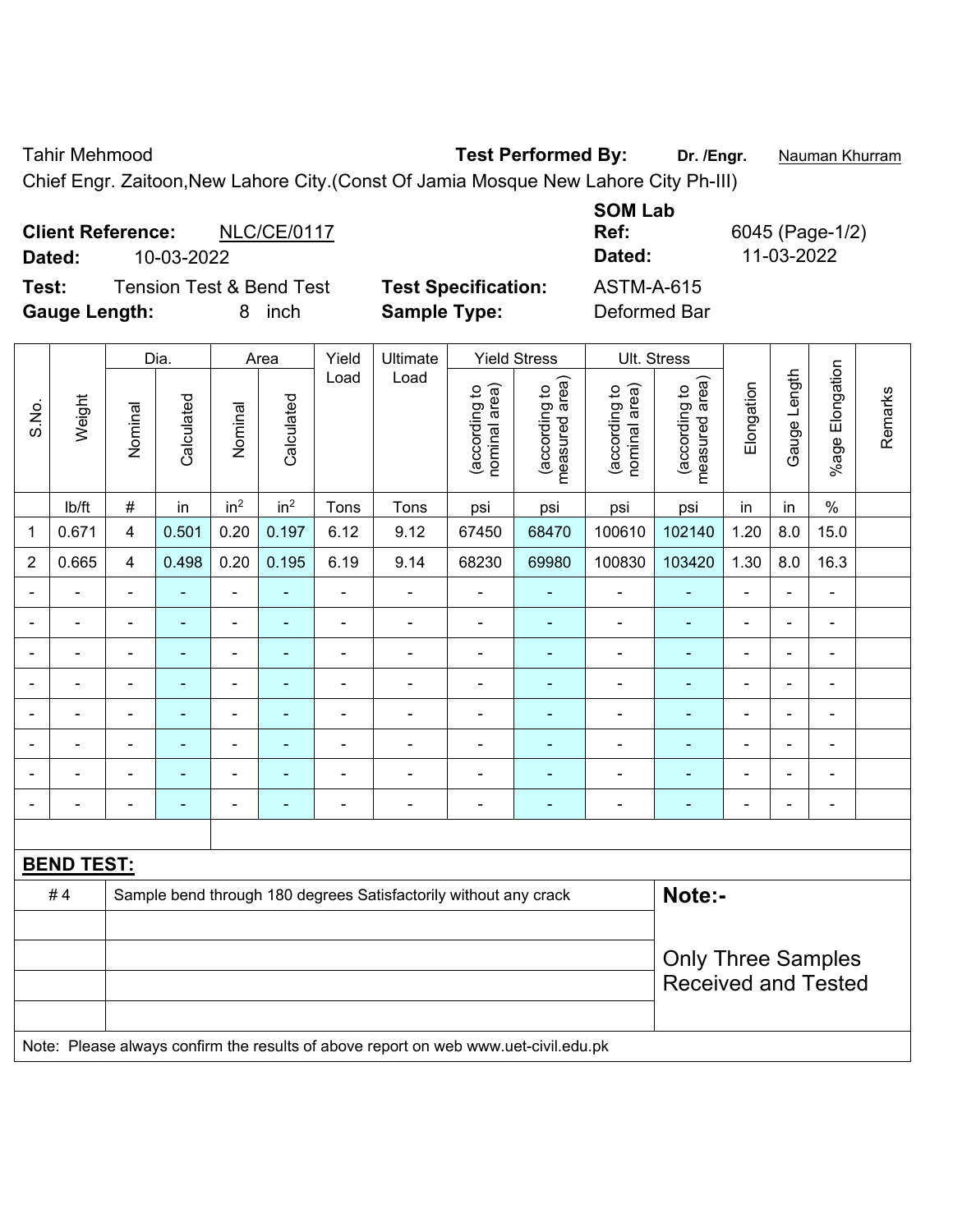Tahir Mehmood **Test Performed By: Dr. /Engr.** Nauman Khurram

Chief Engr. Zaitoon,New Lahore City.(Const Of Jamia Mosque New Lahore City Ph-III)

| <b>Client Reference:</b><br><b>NLC/CE/0116</b><br>10-03-2022<br>Dated:              | <b>SOM Lab</b><br>Ref:<br>Dated:                                                       | 6045 (Page-2/2)<br>11-03-2022 |
|-------------------------------------------------------------------------------------|----------------------------------------------------------------------------------------|-------------------------------|
|                                                                                     |                                                                                        |                               |
| <b>Tension Test &amp; Bend Test</b><br>Test:<br><b>Gauge Length:</b><br><i>inch</i> | <b>Test Specification:</b><br><b>ASTM-A-615</b><br><b>Sample Type:</b><br>Deformed Bar |                               |

|                |                   |                | Dia.           |                          | Area            | Yield          | Ultimate                                                                            |                                | <b>Yield Stress</b>             |                                | Ult. Stress                                             |                |                |                 |         |
|----------------|-------------------|----------------|----------------|--------------------------|-----------------|----------------|-------------------------------------------------------------------------------------|--------------------------------|---------------------------------|--------------------------------|---------------------------------------------------------|----------------|----------------|-----------------|---------|
| S.No.          | Weight            | Nominal        | Calculated     | Nominal                  | Calculated      | Load           | Load                                                                                | nominal area)<br>(according to | measured area)<br>(according to | (according to<br>nominal area) | measured area)<br>(according to                         | Elongation     | Gauge Length   | %age Elongation | Remarks |
|                | Ib/ft             | $\#$           | in             | in <sup>2</sup>          | in <sup>2</sup> | Tons           | Tons                                                                                | psi                            | psi                             | psi                            | psi                                                     | in             | in             | $\%$            |         |
| 1              | 2.651             | 8              | 0.996          | 0.79                     | 0.779           | 24.46          | 32.59                                                                               | 68300                          | 69270                           | 90980                          | 92270                                                   | 1.50           | 8.0            | 18.8            |         |
| $\overline{2}$ | 2.577             | 8              | 0.982          | 0.79                     | 0.757           | 22.58          | 29.12                                                                               | 63040                          | 65780                           | 81310                          | 84850                                                   | 1.40           | 8.0            | 17.5            |         |
|                | ÷,                | $\blacksquare$ | $\blacksquare$ | $\blacksquare$           | $\blacksquare$  | $\blacksquare$ | $\blacksquare$                                                                      | $\blacksquare$                 | $\blacksquare$                  | $\blacksquare$                 | $\blacksquare$                                          | $\blacksquare$ | $\blacksquare$ | ÷,              |         |
|                | $\blacksquare$    | L,             | $\blacksquare$ | $\overline{\phantom{a}}$ | $\blacksquare$  | ä,             | $\blacksquare$                                                                      | $\blacksquare$                 | ۰                               | $\blacksquare$                 | $\blacksquare$                                          | Ē,             |                | $\blacksquare$  |         |
|                | $\blacksquare$    | ä,             | ÷,             | ÷                        | $\blacksquare$  | ä,             | ä,                                                                                  | $\blacksquare$                 | $\blacksquare$                  | ÷                              | $\blacksquare$                                          | ä,             |                | $\blacksquare$  |         |
|                | $\blacksquare$    |                |                | $\overline{\phantom{a}}$ |                 | $\blacksquare$ | $\blacksquare$                                                                      | $\blacksquare$                 |                                 | $\blacksquare$                 |                                                         |                |                | $\blacksquare$  |         |
|                |                   |                |                |                          |                 |                | $\blacksquare$                                                                      | $\blacksquare$                 | $\overline{\phantom{0}}$        | $\blacksquare$                 | $\overline{\phantom{0}}$                                |                |                |                 |         |
|                |                   | Ē,             |                | $\blacksquare$           |                 |                |                                                                                     |                                |                                 |                                |                                                         |                |                |                 |         |
| $\blacksquare$ | $\blacksquare$    | $\blacksquare$ |                | $\blacksquare$           |                 |                | $\blacksquare$                                                                      | $\blacksquare$                 | $\blacksquare$                  | $\overline{\phantom{a}}$       |                                                         | L,             | ÷              | $\blacksquare$  |         |
| $\blacksquare$ |                   | $\blacksquare$ | $\blacksquare$ | $\overline{\phantom{a}}$ | $\blacksquare$  | $\blacksquare$ | $\overline{\phantom{a}}$                                                            | $\blacksquare$                 | $\blacksquare$                  | $\blacksquare$                 | $\blacksquare$                                          | $\blacksquare$ | $\blacksquare$ | $\blacksquare$  |         |
|                |                   |                |                |                          |                 |                |                                                                                     |                                |                                 |                                |                                                         |                |                |                 |         |
|                | <b>BEND TEST:</b> |                |                |                          |                 |                |                                                                                     |                                |                                 |                                |                                                         |                |                |                 |         |
|                | # 8               |                |                |                          |                 |                | Sample bend through 180 degrees Satisfactorily without any crack                    |                                |                                 |                                | Note:-                                                  |                |                |                 |         |
|                |                   |                |                |                          |                 |                |                                                                                     |                                |                                 |                                |                                                         |                |                |                 |         |
|                |                   |                |                |                          |                 |                |                                                                                     |                                |                                 |                                | <b>Only Three Samples</b><br><b>Received and Tested</b> |                |                |                 |         |
|                |                   |                |                |                          |                 |                | Note: Please always confirm the results of above report on web www.uet-civil.edu.pk |                                |                                 |                                |                                                         |                |                |                 |         |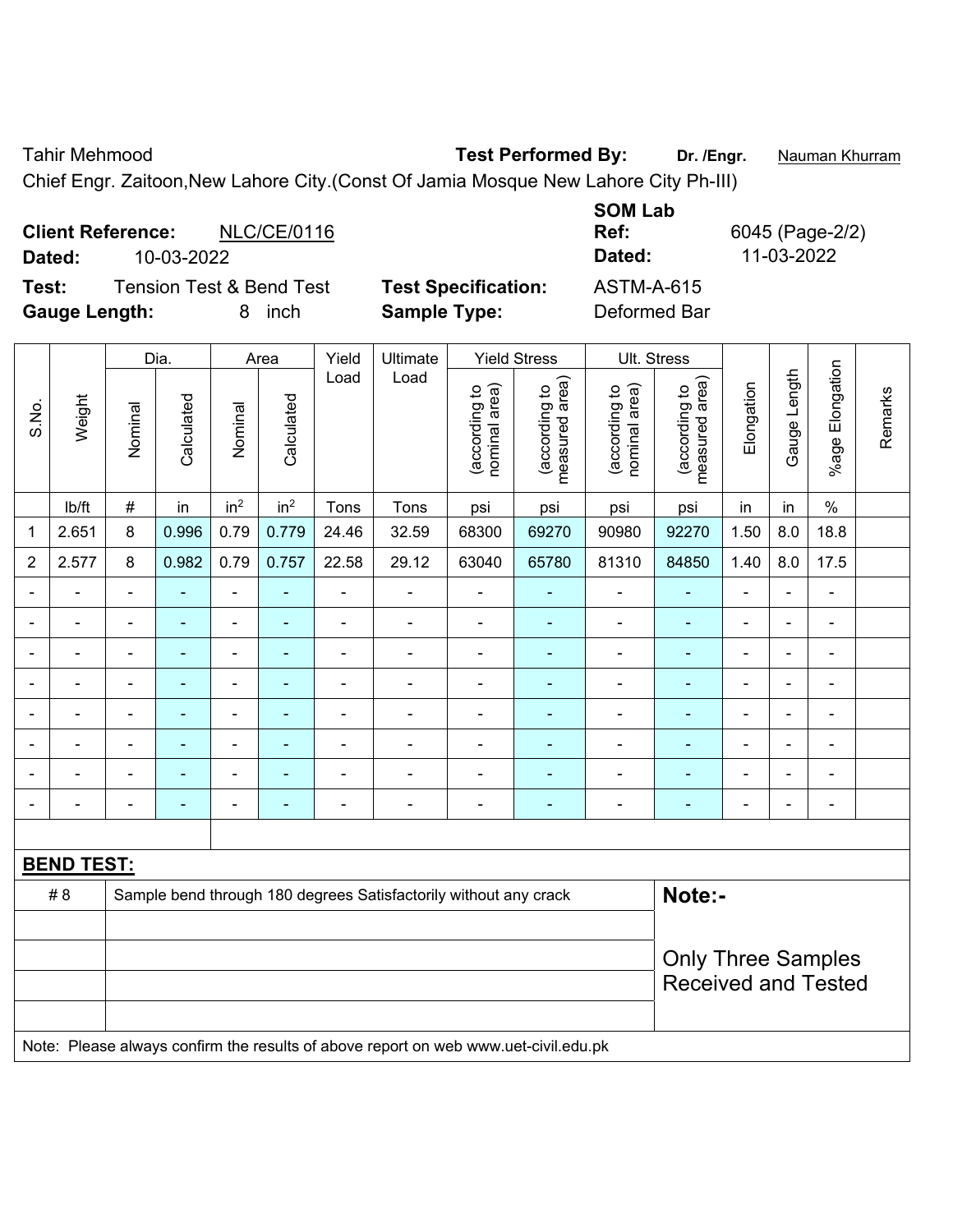Sub Divisional officer, **Test Performed By:** Dr. /Engr. **Asad Ali Gillani** Collection Association Association Association Association Association Association Association Association Association Association Association Asso

BSD No.15 Lhr.(Const Of two More Floor For Estb Of High Court Offices At Judicial Academy Fan Rd)

**Client Reference:** 1428

**Dated:** 05-03-2022 **Dated:** 11-03-2022

**Test:** Tension Test & Bend Test **Test Specification:** ASTM-A-615 **Gauge Length:** 8 inch **Sample Type:** Deformed Bar

**SOM Lab** 

|                |                   |                                                                  | Dia.                     |                 | Area            | Yield<br>Ultimate |                                                                                     | <b>Yield Stress</b>            |                                 | Ult. Stress                    |                                 |                          |              |                          |         |
|----------------|-------------------|------------------------------------------------------------------|--------------------------|-----------------|-----------------|-------------------|-------------------------------------------------------------------------------------|--------------------------------|---------------------------------|--------------------------------|---------------------------------|--------------------------|--------------|--------------------------|---------|
| S.No.          | Weight            | Nominal                                                          | Calculated               | Nominal         | Calculated      | Load              | Load                                                                                | nominal area)<br>(according to | (according to<br>measured area) | (according to<br>nominal area) | (according to<br>measured area) | Elongation               | Gauge Length | Elongation<br>$%$ age    | Remarks |
|                | lb/ft             | $\#$                                                             | in                       | in <sup>2</sup> | in <sup>2</sup> | Tons              | Tons                                                                                | psi                            | psi                             | psi                            | psi                             | in                       | in           | $\frac{0}{0}$            |         |
| 1              | 2.647             | 8                                                                | 0.995                    | 0.79            | 0.778           | 24.21             | 33.64                                                                               | 67590                          | 68630                           | 93910                          | 95360                           | 1.30                     | 8.0          | 16.3                     |         |
| $\overline{2}$ | 2.664             | 8                                                                | 0.998                    | 0.79            | 0.783           | 23.47             | 33.00                                                                               | 65510                          | 66100                           | 92120                          | 92940                           | 1.50                     | 8.0          | 18.8                     |         |
| 3              | 1.488             | 6                                                                | 0.746                    | 0.44            | 0.437           | 13.46             | 18.83                                                                               | 67450                          | 67910                           | 94370                          | 95020                           | 1.50                     | 8.0          | 18.8                     |         |
| 4              | 1.500             | 6                                                                | 0.749                    | 0.44            | 0.441           | 13.43             | 18.83                                                                               | 67290                          | 67140                           | 94370                          | 94160                           | 1.40                     | 8.0          | 17.5                     |         |
| 5              | 0.663             | $\overline{4}$                                                   | 0.498                    | 0.20            | 0.195           | 5.86              | 8.56                                                                                | 64640                          | 66290                           | 94420                          | 96850                           | 1.20                     | 8.0          | 15.0                     |         |
| 6              | 0.663             | $\overline{\mathbf{4}}$                                          | 0.498                    | 0.20            | 0.195           | 5.91              | 8.61                                                                                | 65200                          | 66870                           | 94990                          | 97420                           | 1.30                     | 8.0          | 16.3                     |         |
|                |                   |                                                                  |                          | $\overline{a}$  |                 |                   |                                                                                     |                                |                                 |                                |                                 | $\overline{a}$           |              | L.                       |         |
|                |                   | $\blacksquare$                                                   |                          | $\blacksquare$  |                 | ä,                | $\blacksquare$                                                                      | ÷,                             |                                 |                                |                                 |                          |              | $\blacksquare$           |         |
|                |                   |                                                                  | $\overline{\phantom{0}}$ | $\blacksquare$  |                 | -                 | $\overline{\phantom{0}}$                                                            | ۰                              | $\blacksquare$                  |                                | $\blacksquare$                  |                          |              | $\overline{\phantom{0}}$ |         |
|                |                   |                                                                  |                          |                 | $\blacksquare$  |                   | $\blacksquare$                                                                      | ۰                              | $\overline{\phantom{0}}$        | $\overline{\phantom{a}}$       | ÷                               | $\blacksquare$           |              | ÷,                       |         |
|                |                   |                                                                  |                          |                 |                 |                   |                                                                                     |                                |                                 |                                |                                 |                          |              |                          |         |
|                | <b>BEND TEST:</b> |                                                                  |                          |                 |                 |                   |                                                                                     |                                |                                 |                                |                                 |                          |              |                          |         |
|                | # 8               |                                                                  |                          |                 |                 |                   | Sample bend through 180 degrees Satisfactorily without any crack                    |                                |                                 |                                | Note:-                          |                          |              |                          |         |
|                | #6                |                                                                  |                          |                 |                 |                   | Sample bend through 180 degrees Satisfactorily without any crack                    |                                |                                 |                                |                                 |                          |              |                          |         |
|                | #4                | Sample bend through 180 degrees Satisfactorily without any crack |                          |                 |                 |                   |                                                                                     |                                |                                 |                                |                                 | <b>Only Nine Samples</b> |              |                          |         |
|                |                   |                                                                  |                          |                 |                 |                   |                                                                                     |                                |                                 |                                | <b>Received and Tested</b>      |                          |              |                          |         |
|                |                   |                                                                  |                          |                 |                 |                   |                                                                                     |                                |                                 |                                |                                 |                          |              |                          |         |
|                |                   |                                                                  |                          |                 |                 |                   | Note: Please always confirm the results of above report on web www.uet-civil.edu.pk |                                |                                 |                                |                                 |                          |              |                          |         |

**Ref:** 6046 (Page-1/1)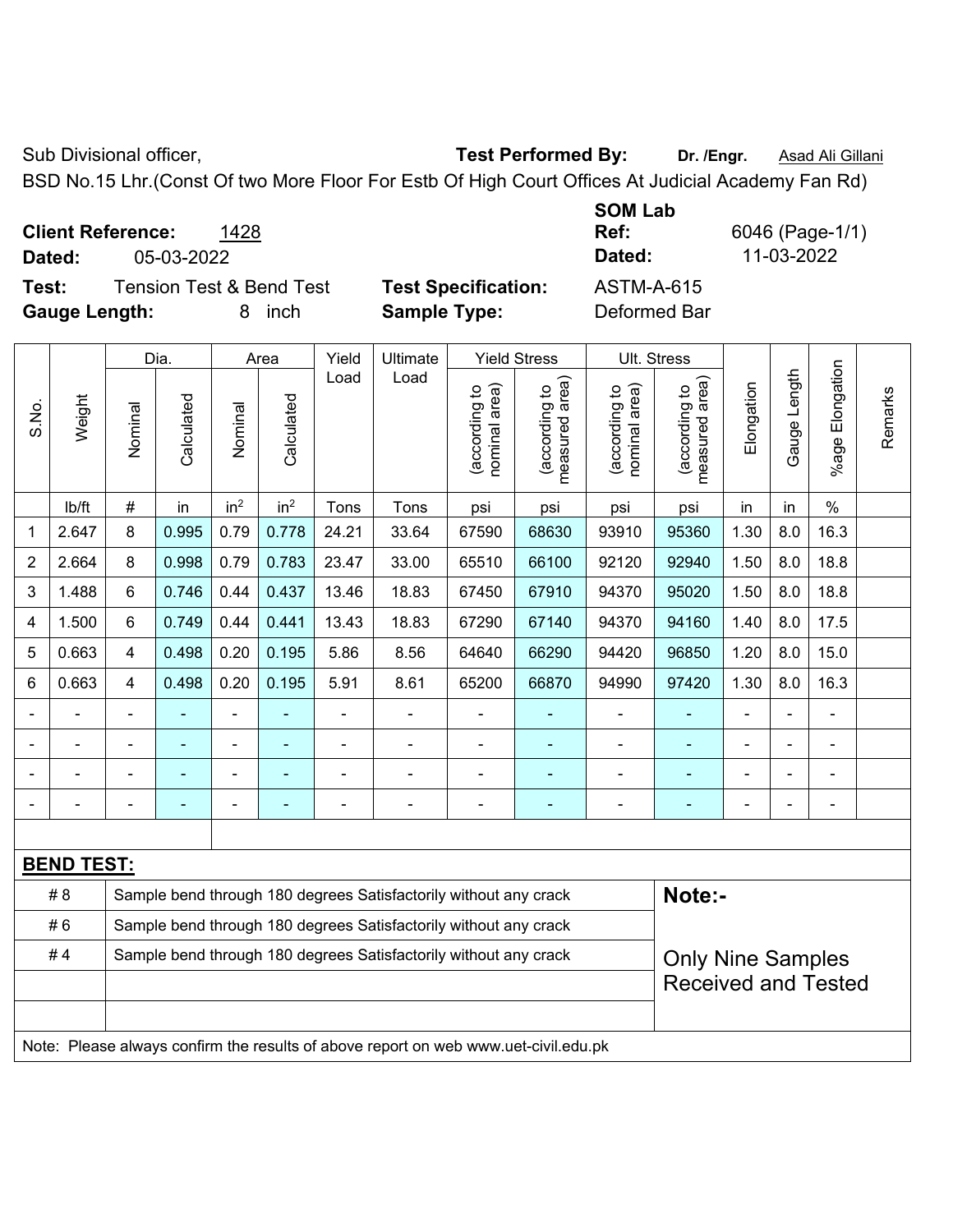Engr.Zahid Nisar Hashmi **Test Performed By: Dr. /Engr.** Asad Ali Gillani

Head MP.Shaukat Khanum Memorial Trust.(Const.Of Multi-Storied Parking Garage SKMCH&RC,Lhr)

| <b>Client Reference:</b> | SKM/PG/UET/03/01 |
|--------------------------|------------------|
|--------------------------|------------------|

**Dated:** 10-03-2022 **Dated:** 11-03-2022

**Test:** Tension Test & Bend Test **Test Specification:** ASTM-A-615 **Gauge Length:** 8 inch **Sample Type:** Deformed Bar

**SOM Lab Ref:** 6047 (Page-1/1)

|                |                      |                                                                  | Dia.       |                 | Area            |       | Yield<br>Ultimate                                                                   |                                | <b>Yield Stress</b>                         |                                | Ult. Stress                     |            |              |                             |         |
|----------------|----------------------|------------------------------------------------------------------|------------|-----------------|-----------------|-------|-------------------------------------------------------------------------------------|--------------------------------|---------------------------------------------|--------------------------------|---------------------------------|------------|--------------|-----------------------------|---------|
| S.No.          | Weight               | Nominal                                                          | Calculated | Nominal         | Calculated      | Load  | Load                                                                                | (according to<br>nominal area) | (according to<br>measured area)<br>measured | (according to<br>nominal area) | (according to<br>measured area) | Elongation | Gauge Length | Elongation<br>$%$ age       | Remarks |
|                | lb/ft                | #                                                                | in         | in <sup>2</sup> | in <sup>2</sup> | Tons  | Tons                                                                                | psi                            | psi                                         | psi                            | psi                             | in         | in           | $\%$                        |         |
| $\mathbf{1}$   | 2.687                | 8                                                                | 1.003      | 0.79            | 0.790           | 24.79 | 33.91                                                                               | 69210                          | 69210                                       | 94680                          | 94680                           | 1.50       | 8.0          | 18.8                        |         |
| $\overline{2}$ | 2.643                | 8                                                                | 0.995      | 0.79            | 0.777           | 26.30 | 35.42                                                                               | 73420                          | 74650                                       | 98890                          | 100550                          | 1.30       | 8.0          | 16.3                        |         |
| 3              | 1.479                | 6                                                                | 0.744      | 0.44            | 0.435           | 14.80 | 20.18                                                                               | 74190                          | 75040                                       | 101170                         | 102330                          | 1.40       | 8.0          | 17.5                        |         |
| 4              | 1.455                | 6                                                                | 0.738      | 0.44            | 0.428           | 12.92 | 18.42                                                                               | 64740                          | 66550                                       | 92330                          | 94920                           | 1.50       | 8.0          | 18.8                        |         |
| 5              | 1.021                | 5                                                                | 0.618      | 0.31            | 0.300           | 8.02  | 11.74                                                                               | 57080                          | 58980                                       | 83550                          | 86330                           | 1.30       | 8.0          | 16.3                        |         |
| 6              | 1.024                | 5                                                                | 0.619      | 0.31            | 0.301           | 9.17  | 12.71                                                                               | 65270                          | 67220                                       | 90440                          | 93140                           | 1.50       | 8.0          | 18.8                        |         |
| $\overline{7}$ | 0.653                | $\overline{\mathbf{4}}$                                          | 0.494      | 0.20            | 0.192           | 6.03  | 8.41                                                                                | 66550                          | 69320                                       | 92740                          | 96600                           | 1.30       | 8.0          | 16.3                        |         |
| 8              | 0.650                | $\overline{4}$                                                   | 0.493      | 0.20            | 0.191           | 6.01  | 8.41                                                                                | 66320                          | 69450                                       | 92740                          | 97110                           | 1.30       | 8.0          | 16.3                        |         |
| 9              | 0.375                | 3                                                                | 0.374      | 0.11            | 0.110           | 3.49  | 4.59                                                                                | 69900                          | 69900                                       | 91970                          | 91970                           | 0.90       | 8.0          | 11.3                        |         |
| 10             | 0.375                | 3                                                                | 0.374      | 0.11            | 0.110           | 3.41  | 4.59                                                                                | 68470                          | 68470                                       | 91970                          | 91970                           | 1.00       | 8.0          | 12.5                        |         |
|                | <b>Witnessed By:</b> |                                                                  |            |                 |                 |       | M.Bilal Khalid (Sr.Civil Engr. (SKMCH&RC))                                          |                                |                                             |                                |                                 |            |              |                             |         |
|                | <b>BEND TEST:</b>    |                                                                  |            |                 |                 |       |                                                                                     |                                |                                             |                                |                                 |            |              |                             |         |
|                | # 8                  |                                                                  |            |                 |                 |       | Sample bend through 180 degrees Satisfactorily without any crack                    |                                |                                             |                                | Note:-                          |            |              |                             |         |
|                | #6                   |                                                                  |            |                 |                 |       | Sample bend through 180 degrees Satisfactorily without any crack                    |                                |                                             |                                |                                 |            |              |                             |         |
|                | # 5                  | Sample bend through 180 degrees Satisfactorily without any crack |            |                 |                 |       |                                                                                     |                                |                                             |                                |                                 |            |              | <b>Only Fifteen Samples</b> |         |
|                | #4                   |                                                                  |            |                 |                 |       | Sample bend through 180 degrees Satisfactorily without any crack                    |                                |                                             |                                | <b>Received and Tested</b>      |            |              |                             |         |
|                | #3                   |                                                                  |            |                 |                 |       | Sample bend through 180 degrees Satisfactorily without any crack                    |                                |                                             |                                |                                 |            |              |                             |         |
|                |                      |                                                                  |            |                 |                 |       | Note: Please always confirm the results of above report on web www.uet-civil.edu.pk |                                |                                             |                                |                                 |            |              |                             |         |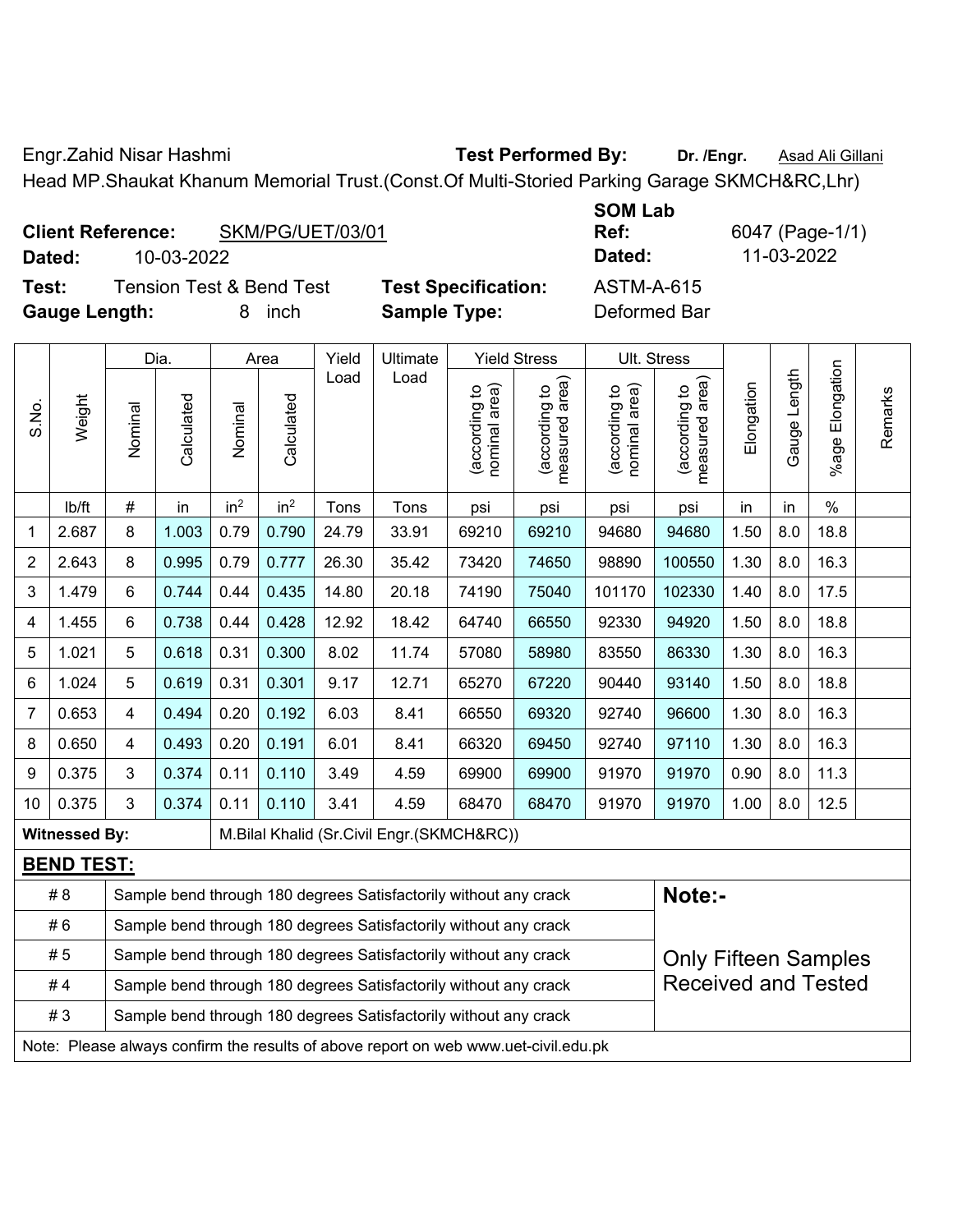# Jamil Woris **Test Performed By: Dr. /Engr.** S.Asad Ali Gillani

Imperium Hospitality (Pvt) Ltd. Lahore.

## **Client Reference:** IHPL/Steel/0177 **Dated:** 09-03-2022 **Dated:** 11-03-2022

S.No.

Weight

**Test:** Tension Test & Bend Test **Test Specification:** ASTM-A-615 **Gauge Length:** 8 inch **Sample Type:** Deformed Bar

**SOM Lab** 

Dia. | Area | Yield | Ultimate | Yield Stress | Ult. Stress %age Elongation %age Elongation Load Load Gauge Length Gauge Length (according to<br>measured area) measured area) (according to<br>measured area) measured area) (according to<br>nominal area) (according to<br>nominal area) Elongation **Elongation** nominal area) nominal area) (according to (according to (according to (according to Remarks **Calculated Calculated** Calculated Calculated Nominal Nominal Vominal Vominal <code>ib/ft</code>  $\mid$  #  $\mid$  in  $\mid$  in<sup>2</sup>  $\mid$  in<sup>2</sup>  $\mid$  Tons  $\mid$  psi  $\mid$  psi  $\mid$  psi  $\mid$  psi  $\mid$  in  $\mid$  in  $\mid$  % 1 | 0.674 | 4 | 0.502 | 0.20 | 0.198 | 5.52 | 7.95 | 60930 | 61540 | 87680 | 88570 | 1.10 | 8.0 | 13.8 2 | 0.671 | 4 | 0.501 | 0.20 | 0.197 | 6.90 | 9.04 | 76100 | 77260 | 99710 | 101230 | 1.10 | 8.0 | 13.8 3 | 0.667 | 4 | 0.500 | 0.20 | 0.196 | 6.24 | 8.77 | 68800 | 70200 | 96670 | 98650 | 1.00 | 8.0 | 12.5 - - - - - - - - - - - - - - - - - - - - - - - - - - - - - - - - - - - - - - - - - - - - - - - - - - - - - - - - - - - - - - - - - - - - - - - - - - - - - - - - - - - - - - - - - - - - - - - - - - - - - - - - - **Witnessed By: Engr.Rafi Ullah (IHPL) & Ali Hussnain Khan (K.B) BEND TEST:**  # 4 Sample bend through 180 degrees Satisfactorily without any crack **Note:-**#4 Sample bend through 180 degrees Satisfactorily without any crack

Only Five Samples Received and Tested

Note: Please always confirm the results of above report on web www.uet-civil.edu.pk

**Ref:** 6048 (Page-1/1)

Remarks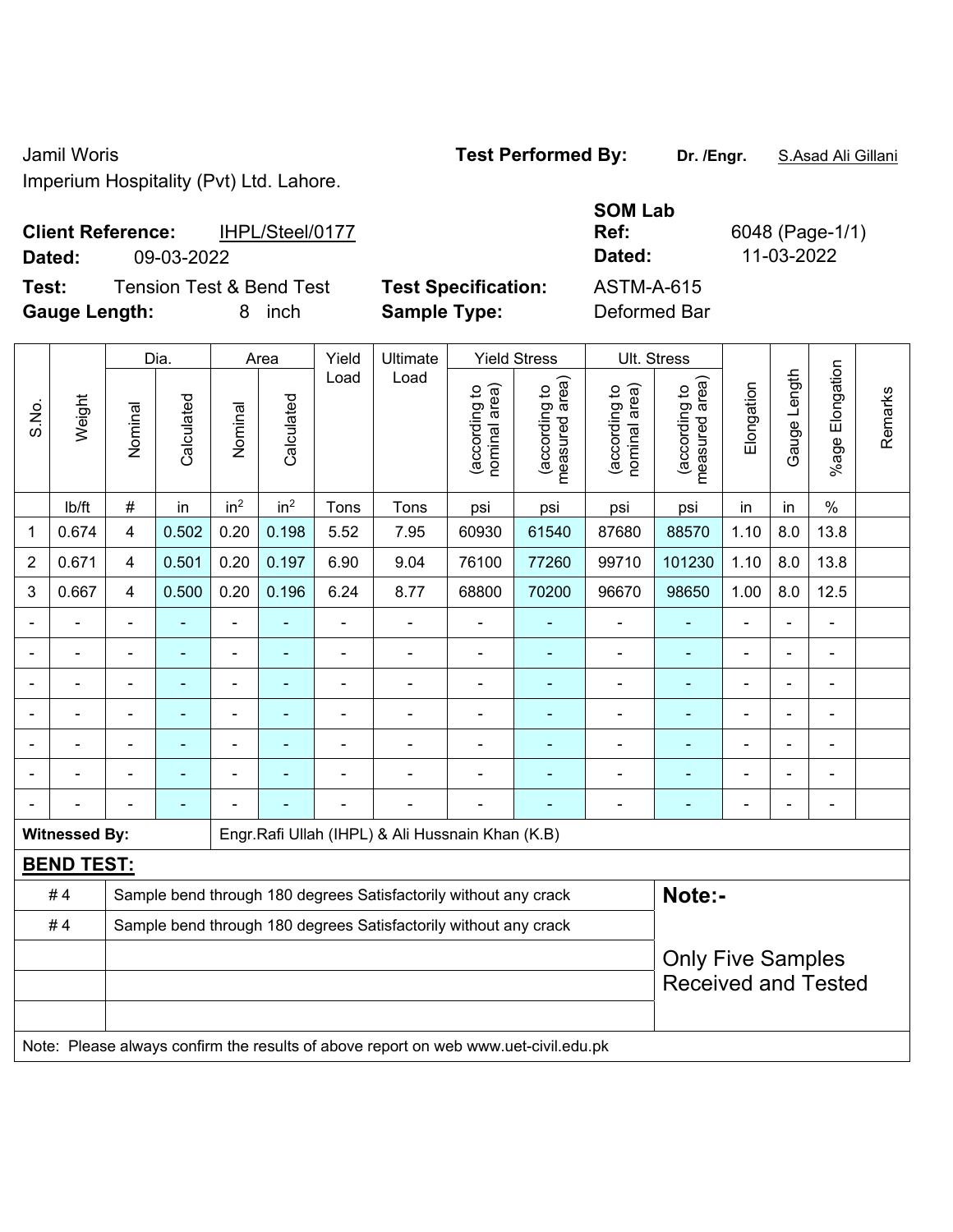Projet Managers **Test Performed By:** Dr. /Engr. **Rehan Ashraf** 

Lahore.(Allied Bank ltd Plot No. 14 Block A3 Gulberg III Lahore)

**Client Reference:** Nil

**Test:** Tension Test & Bend Test **Test Specification:** ASTM-A-615 **Gauge Length:** 8 inch **Sample Type:** Deformed Bar

**SOM Lab Ref:** 6049 (Page-1/1) **Dated:** 11-03-2022 **Dated:** 11-03-2022

|                | Weight                                                                              | Dia.           |                          | Area            |                 | Yield                   | Ultimate                                                         | <b>Yield Stress</b>            |                                 | Ult. Stress                    |                                                       |                |              |                          |         |
|----------------|-------------------------------------------------------------------------------------|----------------|--------------------------|-----------------|-----------------|-------------------------|------------------------------------------------------------------|--------------------------------|---------------------------------|--------------------------------|-------------------------------------------------------|----------------|--------------|--------------------------|---------|
| S.No.          |                                                                                     | Nominal        | Calculated               | Nominal         | Calculated      | Load                    | Load                                                             | nominal area)<br>(according to | (according to<br>measured area) | nominal area)<br>(according to | measured area)<br>(according to                       | Elongation     | Gauge Length | Elongation<br>$%$ age    | Remarks |
|                | lb/ft                                                                               | #              | in                       | in <sup>2</sup> | in <sup>2</sup> | Tons                    | Tons                                                             | psi                            | psi                             | psi                            | psi                                                   | in             | in           | $\frac{0}{0}$            |         |
| 1              | 1.482                                                                               | 6              | 0.745                    | 0.44            | 0.436           | 14.34                   | 19.85                                                            | 71890                          | 72550                           | 99480                          | 100400                                                | 1.30           | 8.0          | 16.3                     |         |
| $\overline{2}$ | 1.470                                                                               | 6              | 0.742                    | 0.44            | 0.432           | 14.63                   | 19.93                                                            | 73320                          | 74680                           | 99890                          | 101740                                                | 1.20           | 8.0          | 15.0                     |         |
| 3              | 0.650                                                                               | $\overline{4}$ | 0.493                    | 0.20            | 0.191           | 6.85                    | 9.91                                                             | 75540                          | 79100                           | 109260                         | 114410                                                | 1.00           | 8.0          | 12.5                     |         |
| 4              | 0.655                                                                               | 4              | 0.494                    | 0.20            | 0.192           | 6.93                    | 9.94                                                             | 76440                          | 79620                           | 109600                         | 114170                                                | 1.10           | 8.0          | 13.8                     |         |
| $\blacksquare$ |                                                                                     | $\blacksquare$ | $\overline{\phantom{0}}$ | ÷,              |                 | ÷,                      | $\blacksquare$                                                   | ä,                             | $\overline{a}$                  | $\blacksquare$                 | ٠                                                     | $\blacksquare$ | ä,           | ÷,                       |         |
|                | $\overline{a}$                                                                      | ä,             | ÷                        | ÷               |                 |                         | $\blacksquare$                                                   | ä,                             | ٠                               | $\blacksquare$                 | $\blacksquare$                                        |                |              | $\blacksquare$           |         |
|                | $\blacksquare$                                                                      | $\blacksquare$ | $\blacksquare$           | ÷,              |                 | $\blacksquare$          | ä,                                                               | ä,                             | $\blacksquare$                  | ä,                             | $\blacksquare$                                        | $\blacksquare$ |              | $\blacksquare$           |         |
|                |                                                                                     |                | ÷                        | ä,              |                 |                         | Ě.                                                               | ä,                             |                                 | ä,                             | ۰                                                     |                |              | $\overline{a}$           |         |
|                |                                                                                     |                |                          |                 |                 |                         |                                                                  |                                |                                 |                                |                                                       |                |              |                          |         |
|                |                                                                                     |                | $\overline{\phantom{0}}$ |                 |                 |                         | $\overline{\phantom{0}}$                                         | $\blacksquare$                 | ٠                               | ٠                              | $\overline{\phantom{0}}$                              |                |              | $\overline{\phantom{0}}$ |         |
|                | <b>Witnessed By:</b>                                                                |                |                          |                 |                 | M Anees.(officer Civil) |                                                                  |                                |                                 |                                |                                                       |                |              |                          |         |
|                | <b>BEND TEST:</b>                                                                   |                |                          |                 |                 |                         |                                                                  |                                |                                 |                                |                                                       |                |              |                          |         |
|                | #6                                                                                  |                |                          |                 |                 |                         | Sample bend through 180 degrees Satisfactorily without any crack |                                |                                 |                                | Note:-                                                |                |              |                          |         |
|                | #4                                                                                  |                |                          |                 |                 |                         | Sample bend through 180 degrees Satisfactorily without any crack |                                |                                 |                                |                                                       |                |              |                          |         |
|                |                                                                                     |                |                          |                 |                 |                         |                                                                  |                                |                                 |                                | <b>Only Six Samples</b><br><b>Received and Tested</b> |                |              |                          |         |
|                | Note: Please always confirm the results of above report on web www.uet-civil.edu.pk |                |                          |                 |                 |                         |                                                                  |                                |                                 |                                |                                                       |                |              |                          |         |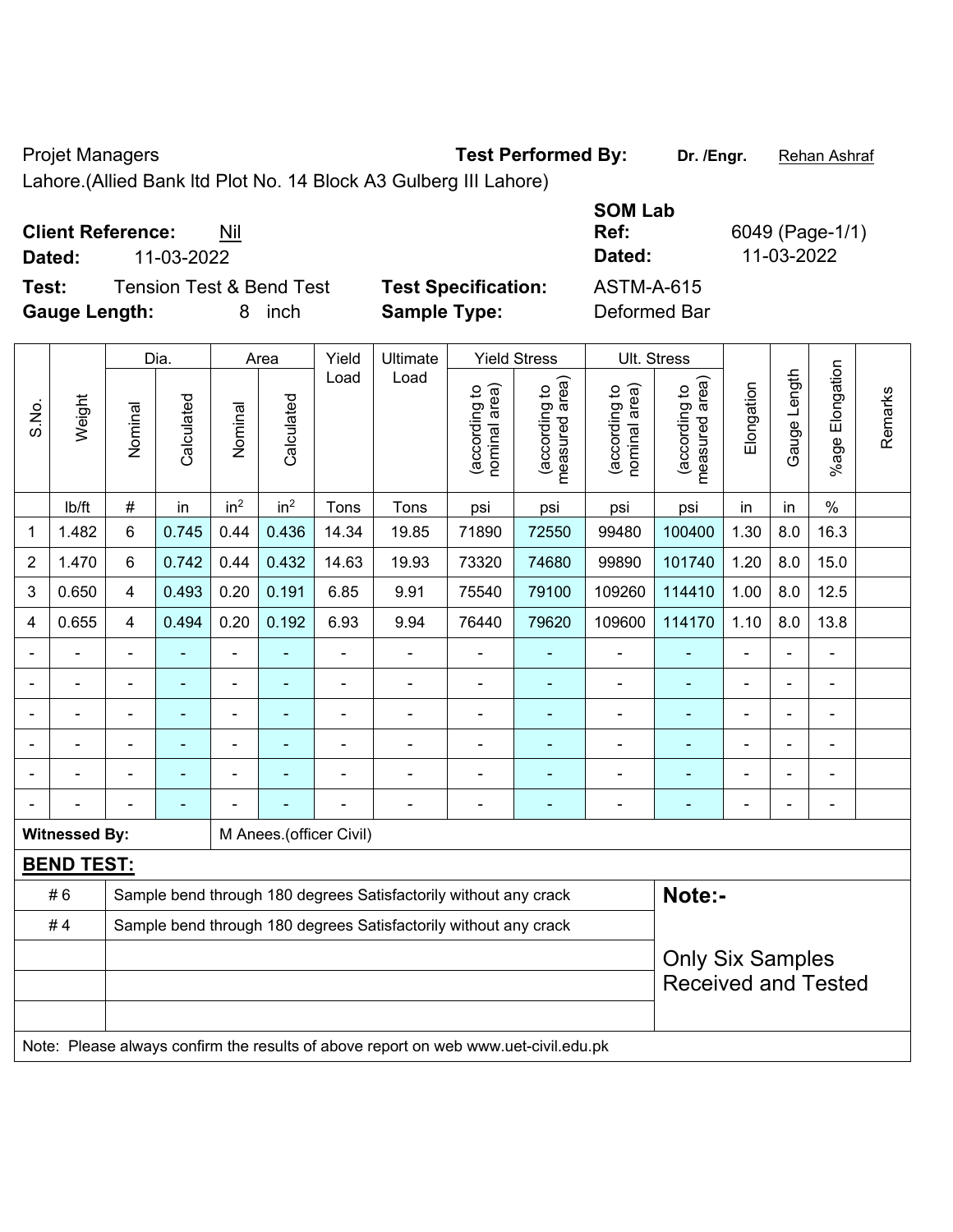Sajjad Ali Memon **Test Performed By:** Dr. /Engr. **Asad Ali Gillani** Cali Ali Gillani

RE Pillar & Sons.(Rumanza Golf & Country Club,DHA Multan)

## **Client Reference:** P&S/OTH/GEN/00072

**Test:** Tension Test & Bend Test **Test Specification:** ASTM-**Gauge Length:** 8 inch **Sample Type:** Deformed Bar (SJ Steel)

|        |                          |                          |                            | <b>SOM Lab</b> |                  |  |  |  |
|--------|--------------------------|--------------------------|----------------------------|----------------|------------------|--|--|--|
|        | <b>Client Reference:</b> | P&S/OTH/GEN/00072        |                            | Ref:           | 6050a (Page-1/1) |  |  |  |
| Dated: | 11-03-2022               |                          |                            | Dated:         | 11-03-2022       |  |  |  |
| Test:  |                          | Tension Test & Bend Test | <b>Test Specification:</b> | ASTM-A-615     |                  |  |  |  |

|                |                                                                                     | Dia.           |                                                                  | Area            |                 | Yield          | Ultimate                                                         | <b>Yield Stress</b>            |                                 | Ult. Stress                    |                                                       |                |              |                 |         |
|----------------|-------------------------------------------------------------------------------------|----------------|------------------------------------------------------------------|-----------------|-----------------|----------------|------------------------------------------------------------------|--------------------------------|---------------------------------|--------------------------------|-------------------------------------------------------|----------------|--------------|-----------------|---------|
| S.No.          | Weight                                                                              | Nominal        | Calculated                                                       | Nominal         | Calculated      | Load           | Load                                                             | (according to<br>nominal area) | (according to<br>measured area) | (according to<br>nominal area) | (according to<br>measured area)                       | Elongation     | Gauge Length | %age Elongation | Remarks |
|                | lb/ft                                                                               | $\#$           | in                                                               | in <sup>2</sup> | in <sup>2</sup> | Tons           | Tons                                                             | psi                            | psi                             | psi                            | psi                                                   | in             | in           | $\frac{0}{0}$   |         |
| 1              | 2.659                                                                               | 8              | 0.997                                                            | 0.79            | 0.781           | 25.96          | 36.09                                                            | 72480                          | 73320                           | 100740                         | 101900                                                | 1.20           | 8.0          | 15.0            |         |
| $\overline{2}$ | 2.651                                                                               | 8              | 0.996                                                            | 0.79            | 0.779           | 25.89          | 36.03                                                            | 72290                          | 73310                           | 100600                         | 102020                                                | 1.30           | 8.0          | 16.3            |         |
| 3              | 0.656                                                                               | $\overline{4}$ | 0.496                                                            | 0.20            | 0.193           | 6.37           | 8.43                                                             | 70260                          | 72810                           | 92960                          | 96340                                                 | 1.20           | 8.0          | 15.0            |         |
| $\overline{4}$ | 0.656                                                                               | 4              | 0.496                                                            | 0.20            | 0.193           | 6.37           | 8.51                                                             | 70260                          | 72810                           | 93860                          | 97270                                                 | 1.10           | 8.0          | 13.8            |         |
|                | ä,                                                                                  | $\blacksquare$ | ÷,                                                               | $\blacksquare$  |                 | $\blacksquare$ | $\blacksquare$                                                   | $\blacksquare$                 |                                 | $\blacksquare$                 | $\blacksquare$                                        | $\blacksquare$ | ÷.           | ÷,              |         |
|                | ä,                                                                                  | $\blacksquare$ | ÷,                                                               | ä,              | ۰               | L,             | $\blacksquare$                                                   | $\blacksquare$                 | $\blacksquare$                  | $\blacksquare$                 | $\blacksquare$                                        | $\blacksquare$ |              | ä,              |         |
|                |                                                                                     |                | $\blacksquare$                                                   | ä,              |                 | $\blacksquare$ | ÷                                                                | $\blacksquare$                 |                                 | $\blacksquare$                 | ä,                                                    |                |              |                 |         |
|                |                                                                                     |                |                                                                  |                 |                 |                |                                                                  |                                |                                 |                                |                                                       |                |              |                 |         |
|                |                                                                                     |                |                                                                  |                 |                 |                |                                                                  | $\blacksquare$                 | $\blacksquare$                  |                                | $\blacksquare$                                        |                |              | $\blacksquare$  |         |
| $\blacksquare$ | $\overline{a}$                                                                      | $\blacksquare$ | $\blacksquare$                                                   | $\blacksquare$  | $\blacksquare$  | $\blacksquare$ | $\frac{1}{2}$                                                    | $\blacksquare$                 | ٠                               | $\overline{\phantom{a}}$       | $\blacksquare$                                        | $\blacksquare$ | ÷            | ÷,              |         |
|                |                                                                                     |                |                                                                  |                 |                 |                |                                                                  |                                |                                 |                                |                                                       |                |              |                 |         |
|                | <b>BEND TEST:</b>                                                                   |                |                                                                  |                 |                 |                |                                                                  |                                |                                 |                                |                                                       |                |              |                 |         |
|                | # 8                                                                                 |                |                                                                  |                 |                 |                | Sample bend through 180 degrees Satisfactorily without any crack |                                |                                 |                                |                                                       | Note:-         |              |                 |         |
|                | #4                                                                                  |                | Sample bend through 180 degrees Satisfactorily without any crack |                 |                 |                |                                                                  |                                |                                 |                                |                                                       |                |              |                 |         |
|                |                                                                                     |                |                                                                  |                 |                 |                |                                                                  |                                |                                 |                                | <b>Only Six Samples</b><br><b>Received and Tested</b> |                |              |                 |         |
|                | Note: Please always confirm the results of above report on web www.uet-civil.edu.pk |                |                                                                  |                 |                 |                |                                                                  |                                |                                 |                                |                                                       |                |              |                 |         |